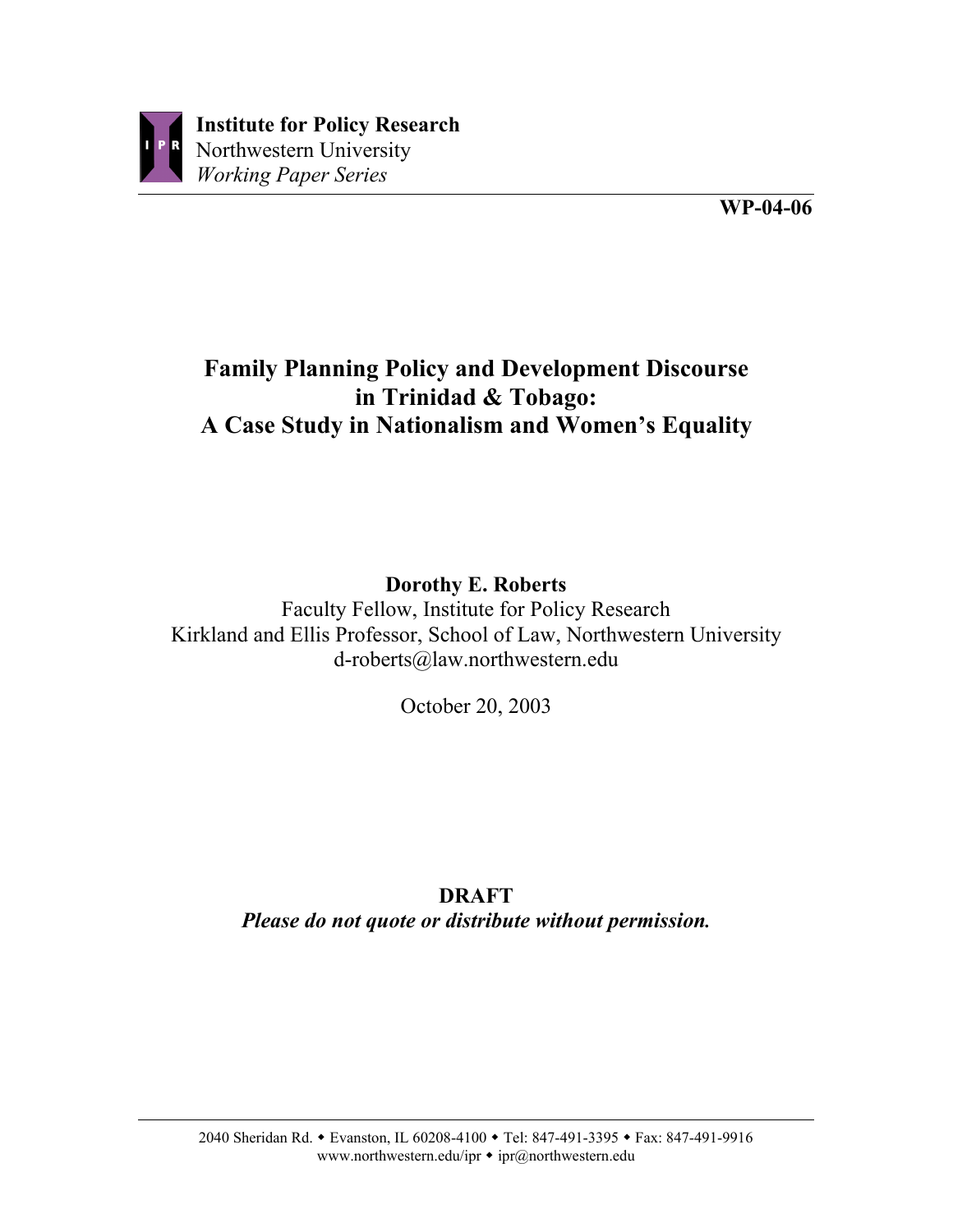# **Abstract**

This working paper examines the influence of development discourse on family planning policy in Trinidad and Tobago in the first decade of the nation's independence and investigates questions concerning nationalism and women's equality. The government's adoption of family planning as an official program was based on the asserted need to control population growth for the sake of the nationalist development project. The state's family planning program enlisted women as the principal agents of the nationalist project by encouraging them to reduce their fertility for the sake of economic progress. But while women were included as active participants, their interest in political and social equality was neglected in the program's philosophy and aims. After examining the negative consequences of this development strategy, Roberts concludes that the national program seriously constrained—but did not preclude—the creation of a new nationalist discourse grounded in women's equality and social justice.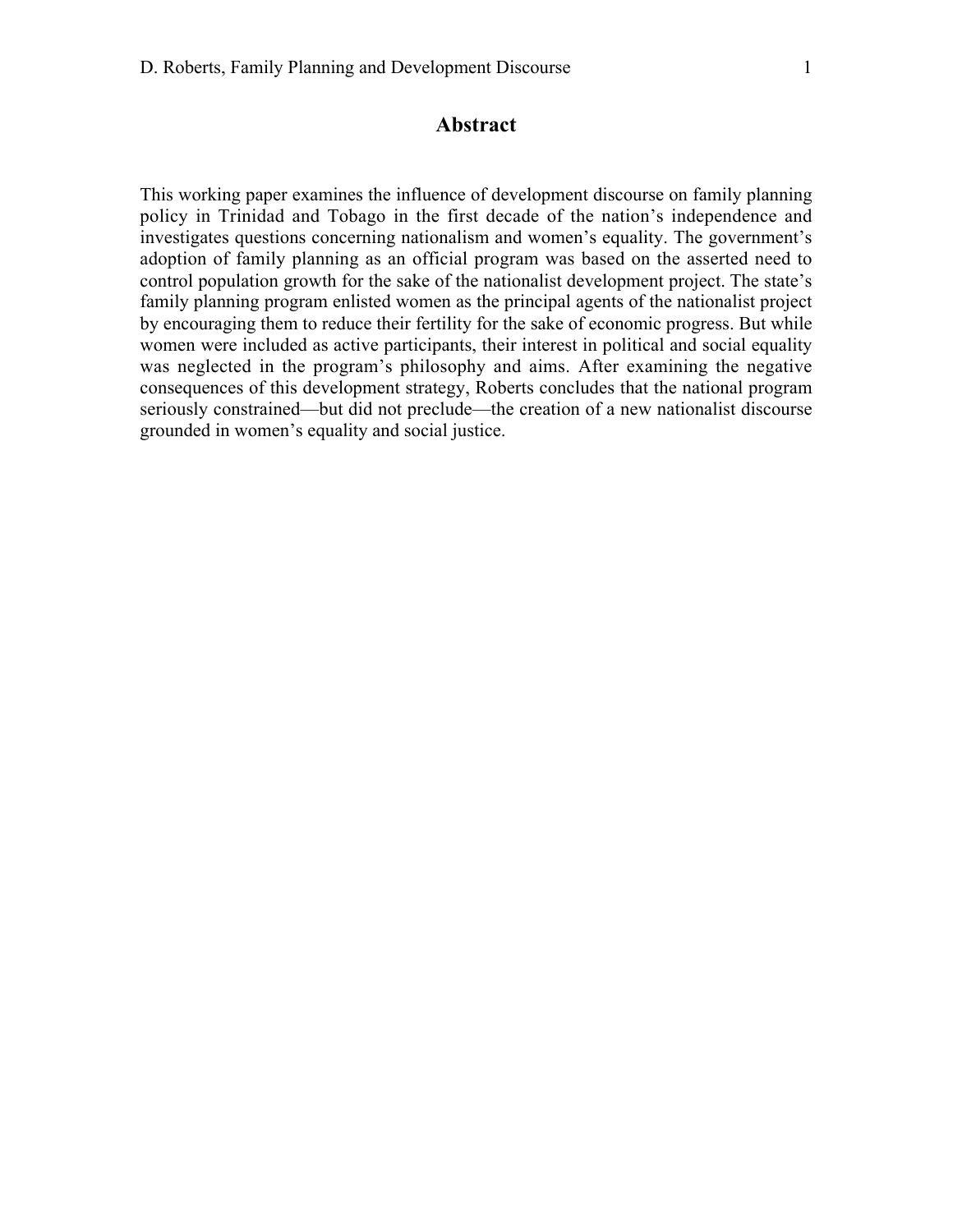#### I. Introduction

This paper examines the influence of development discourse on family planning policy in Trinidad and Tobago in the first decade of the nation's independence. The government's adoption of family planning as an official program was based on the asserted need to control population growth for the sake of the nationalist development project. The link between fertility control and economic development was critical to the widespread acceptance of birth control, despite resistance from the Roman Catholic Church and concerns about women's sexual license. Family planning was also fueled by support from U.S. agencies, such as US-AID and International Planned Parenthood Federation, that advocated population control in developing countries. Thus, women's reproductive health was subsumed in the nationalist and international development project and not advocated as vital to women's equality and bodily autonomy.

When I came to Trinidad as a Fulbright scholar during 2002-2003, I began to consider whether Black feminists' opposition to racism in the U.S. birth control movement was relevant to the history of family planning in the Caribbean. Did the critique of population control policies used by whites in the U.S. to control Black women's fertility and reproductive decision making apply to nationalist development programs in the Caribbean? From a feminist perspective, does it matter whether women's reproductive health is subsumed in a nationalist rather than a white supremacist population control program? What do these inquiries reveal about the pitfalls and potential for women's equality in nationalist struggles?

Trinidad and Tobago's use of development discourse to justify the national family planning program provides a case study to investigate these questions concerning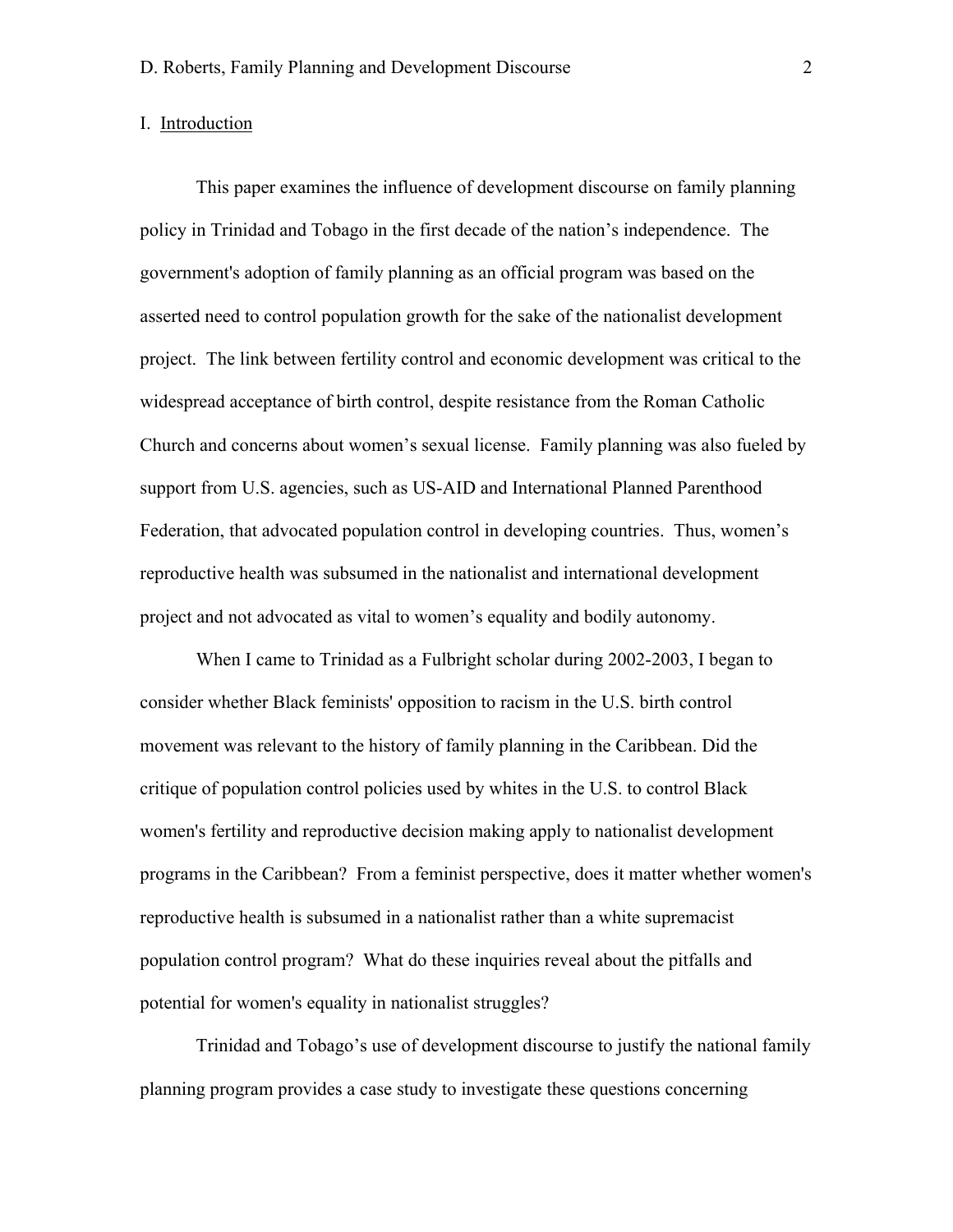nationalism and women's equality. The state's family planning program enlisted women as the principal agents of the nationalist project by encouraging them to reduce their fertility for the sake of economic progress. But, while women were included as active participants, their interest in political and social equality was neglected in the program's philosophy and aims. After examining the negative consequences of this development strategy, I conclude that the national program seriously constrained, but did not preclude, the creation of a new nationalist discourse grounded in women's equality and social justice.

## II. The Adoption of Family Planning in Trinidad and Tobago

#### *The Post-War "Population Problem"*

Trinidad and Tobago, the two southernmost islands in the British Caribbean, became an independent nation in 1962. For most of the nation's history as a colony of Spain, France, and Britain, population policy was based on the need to import labor in the form of African slaves and indentured servants from India.<sup>1</sup> In the early twentieth century, however, the British began to consider the colony to be overpopulated because of a labor surplus and high unemployment.<sup>2</sup> From 1900 to 1930 -- a period of high birth and death rates -- the population grew slowly.<sup>3</sup> Like many developing countries, Trinidad and Tobago experienced rapid population growth in the decades following World War II as a result of declines in the death rate combined with a persistent high birth rate.<sup>4</sup> As early as 1945, the West India Royal Commission expressed concern about the region's population increase, warning that its proposals for social, political, and economic reforms would be ineffective "if the present growth of numbers continues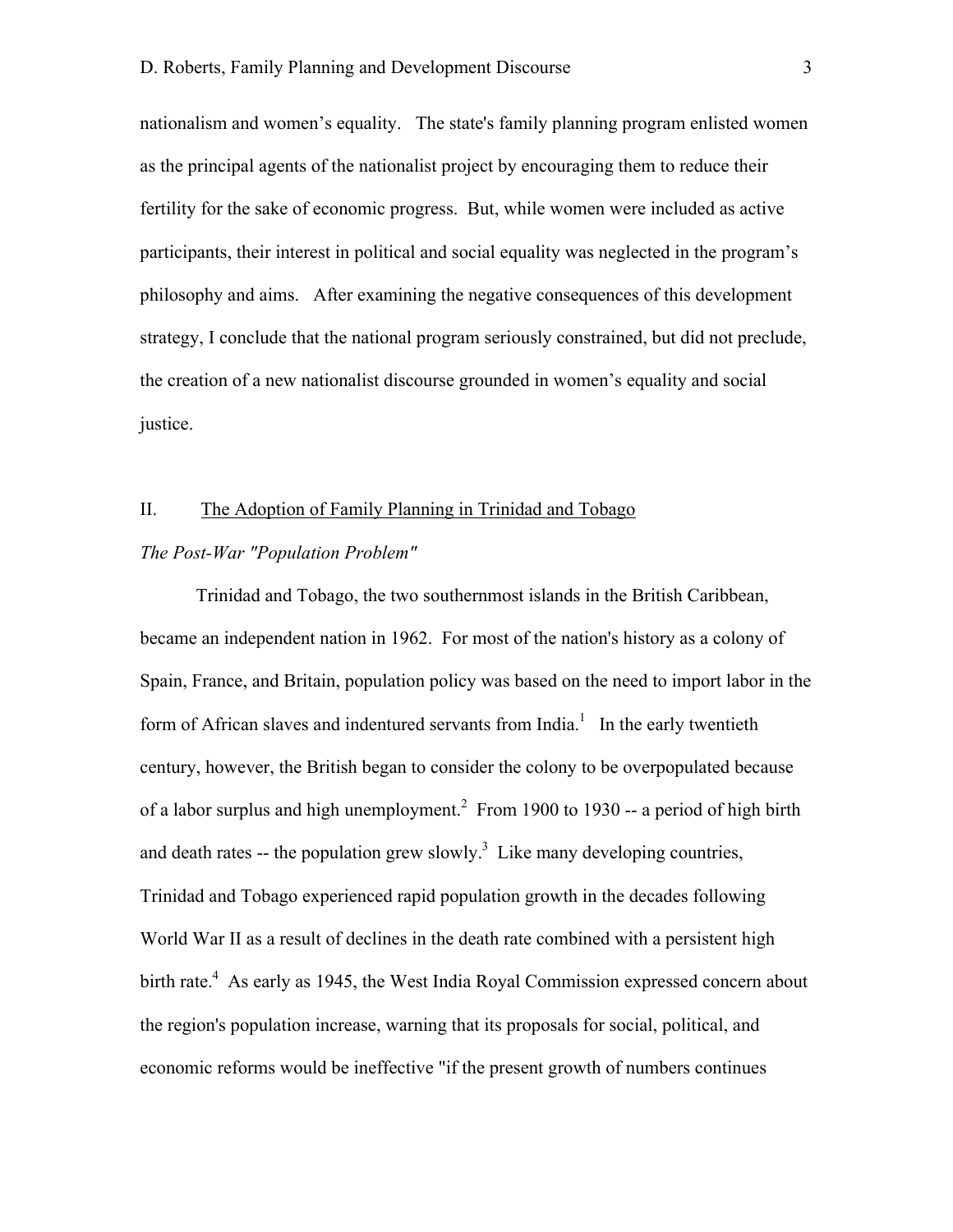unabated."<sup>5</sup> To address this population problem, the Commission recommended "the establishment of birth control clinics 'where public opinion is in a mood to appreciate the importance of the question' and the 'awakening of public opinion' in other areas as to the need for a solution to this problem."6

The 1946 Census seemed to confirm claims of overpopulation. According to a paper published by Colonial Development and Welfare vital statistics officer G.W. Roberts, the Census revealed that Trinidad and Tobago had the highest gross population growth rate in the British Caribbean.<sup>7</sup> The publication of Roberts's paper, along with another by Public Health Secretary of the Caribbean Commission, P.H.J. Lampe, on "Human Fertility in the British Caribbean," in the *Caribbean Economic Review* launched a spate of demographic and sociological research on fertility and reproductive behavior in the Caribbean. Numerous scientists studied the interrelationship of fertility, development, and family planning in the region.<sup>8</sup> Researchers meticulously measured such indicators as crude birth rate, total fertility rate, crude death rate, life expectancy, and population growth to produce demographic profiles of the islands. A chief aim of these studies was to "develop a demographic data base from which to evaluate the factors influencing the acceptance of fertility control."<sup>9</sup> By the mid 1950s, this demographic research bolstered a consensus that overpopulation was the cause of the region's economic and social problems and the main obstacle to development.<sup>10</sup>

The convergence of two prevailing development models fostered the link between family planning and development in Caribbean policy making. First, the Commonwealth Caribbean adopted development strategies based on the work of Sir Arthur Lewis, which equated development with economic growth and industrialization.<sup>11</sup> Second, international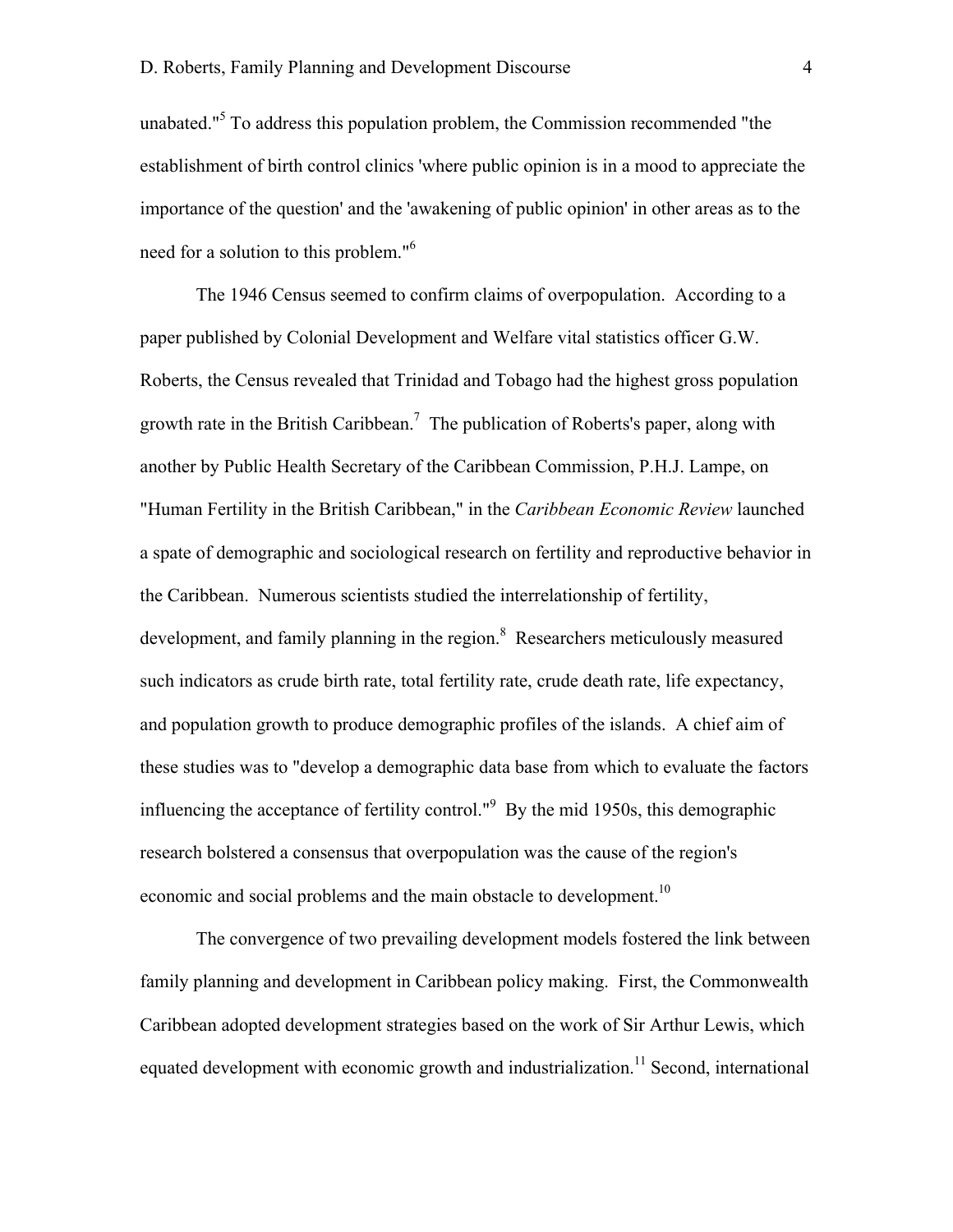population experts and organizations, such as the International Planned Parenthood Federation (IPPF), promoted the idea that development required a reduction in fertility. The United States government and private foundations sponsored a sterilization program in Puerto Rico, for example, that resulted in the sterilization of a quarter of women of child bearing age.

The origins of population control policy in Trinidad and Tobago can also be traced to the scientific approach adopted by US officials to perceived problems with the Caribbean family.<sup>12</sup> They attributed social problems such as extreme poverty and infant mortality to weaknesses in family structure, particularly the absence of a male breadwinner and women's work outside the home and prescribed a social welfare policy aimed at strengthening the nuclear family.<sup>13</sup> Moreover, the US military believed that unemployment created by overpopulation held the potential for social unrest that threatened the security of its bases in the region.<sup>14</sup>

Family planning programs initially met with opposition from the Roman Catholic Church and anemic community interest when first introduced in Trinidad and Tobago in the 1950s.<sup>15</sup> Representing more than one-third of the population, Roman Catholics were the largest religious group in the country.<sup>16</sup> Roman Catholic and Anglican leaders reacted angrily to the 1945 West India Royal Commission report that recommended establishing birth control clinics to curb population growth.<sup>17</sup> In Trinidad and Tobago's general election in 1956, many Roman Catholic officials opposed the People's National Movement (PNM), led by Dr. Eric Williams, on grounds that the party supported birth control.<sup>18</sup> The PNM disclaimed an official position on family planning, arguing that birth control was a matter for private decision rather than government policy, the common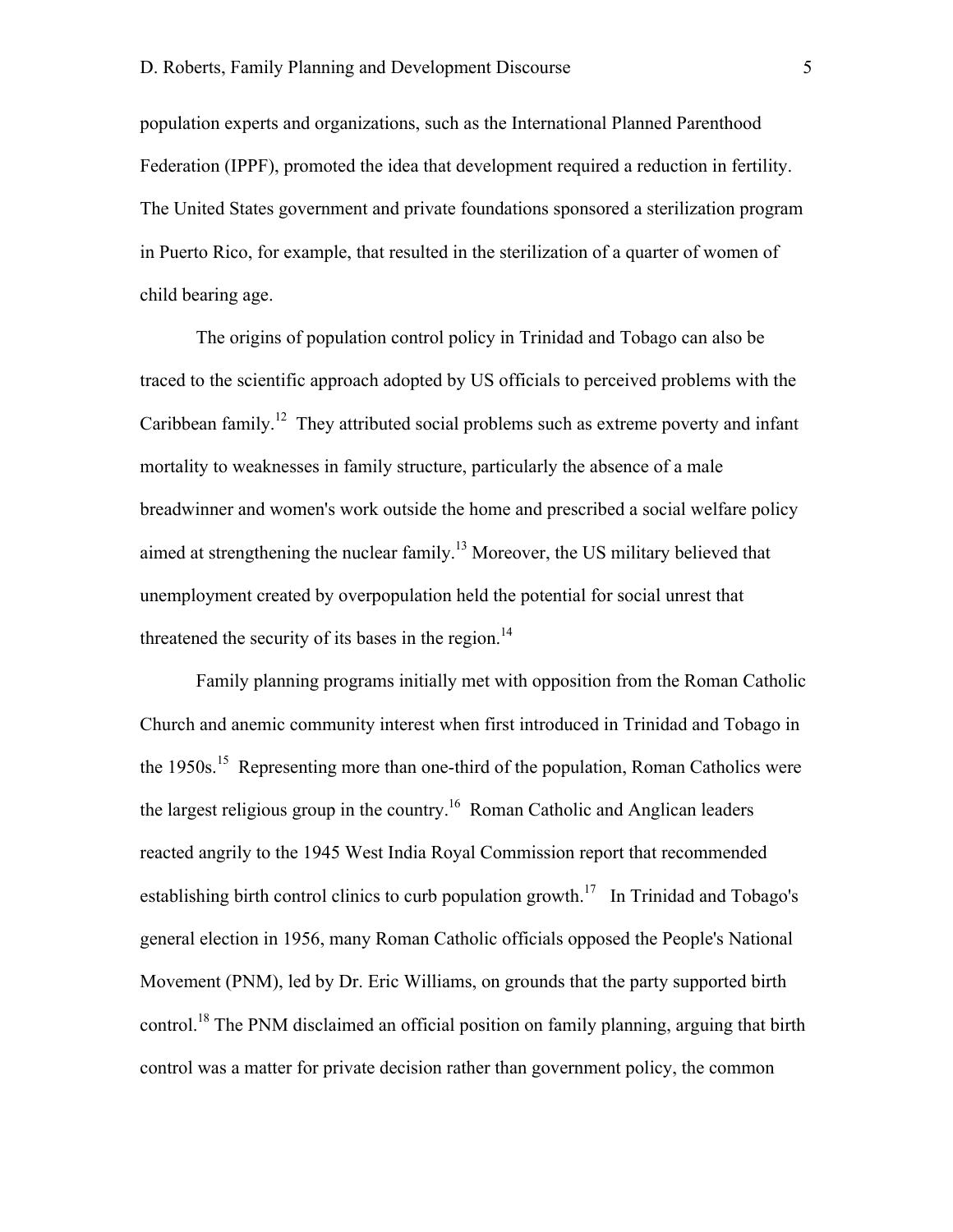position of politicians at the time.<sup>19</sup> The political power and social influence of the Roman Catholic Church in Trinidad and Tobago, as well as the island's status as a British colony, thwarted any attempt by the US to import the sterilization program it implemented in Puerto Rico.<sup>20</sup>

The first family planning clinic was opened privately in Trinidad and Tobago in 1956 in Point Fortin, an oil field town in south Trinidad. Dr. Beric H. Wright, a physician in the Shell Petroleum Company hospital whose mother, Helena Wright, was a British birth control advocate and member of the International Planned Parenthood Federation, ran the clinic.<sup>21</sup> Other small rural clinics followed but closed quickly owing to lack of community support.<sup>22</sup> The first urban and stable clinic opened in the capital, Port of Spain, in 1959. In 1961 the Family Planning Association of Trinidad and Tobago (FPA) was formally established and became the thirty-second member of IPPF.<sup>23</sup> It opened a clinic in San Fernando, the country's second largest town, the following year.

Thus, birth control was introduced in Trinidad and Tobago in the context of and with the assistance of the global population control campaign headed by U.S. private and state agencies. But family planning became widespread and popular in Trinidad and Tobago only as an institutionalized social service integrated in the *nationalist* development project. The number of clinics and clients willing to use contraceptives increased dramatically when the newly independent government officially adopted a family planning program in 1967.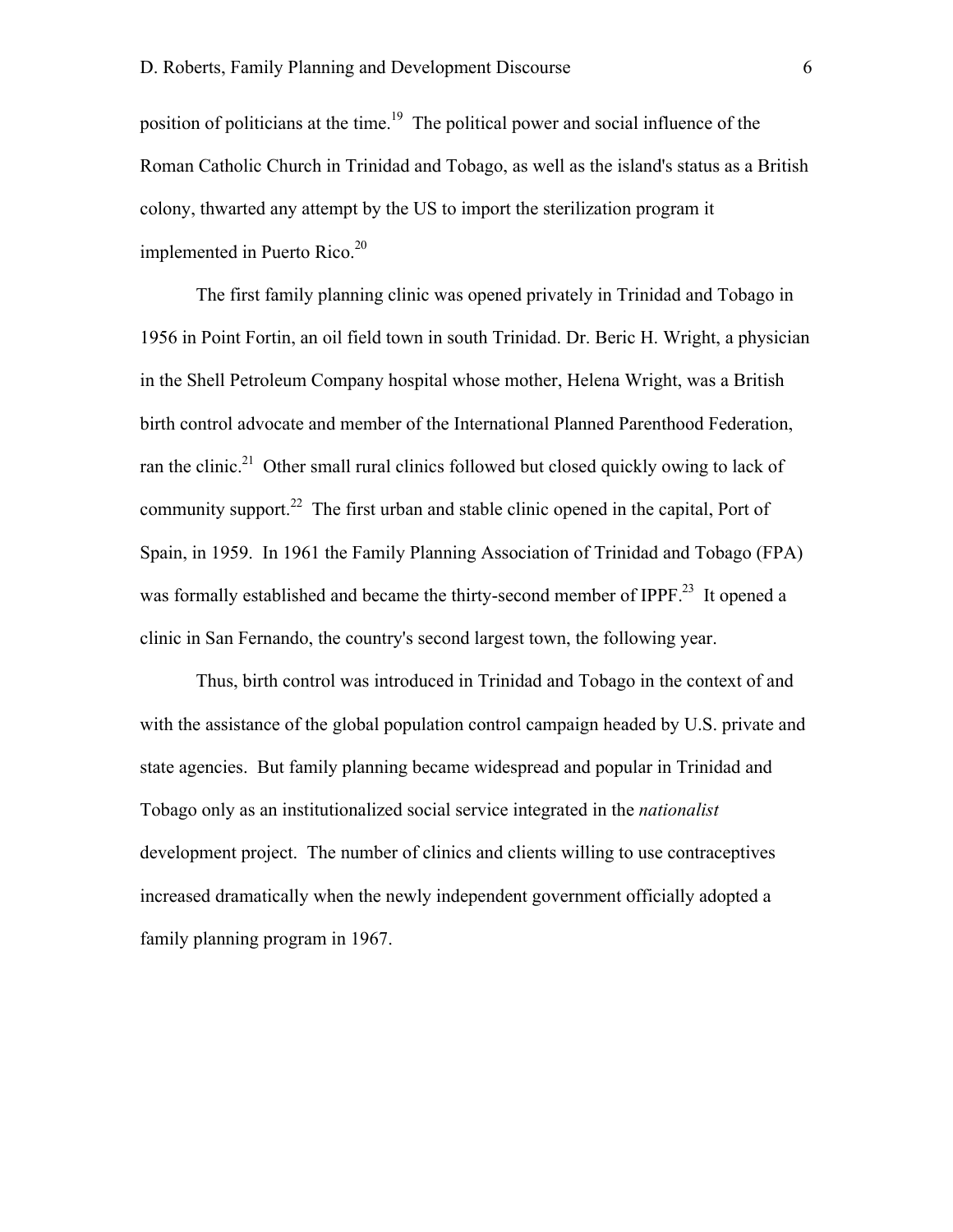## *The Nationalist Family Planning Program*

Soon after Trinidad and Tobago became an independent state in 1962, the governing PNM party reconsidered its position on birth control. On January 6, 1965, the PNM General Council appointed a thirteen-member ad hoc committee with the charge "[t]o consider and report on what should be the Party's attitude towards family planning having regard to the social, economic, medical and moral considerations involved."<sup>24</sup> The committee submitted a 70-page *Report on Family Planning* on March 31, 1965, reviewing the results of its investigation and making recommendations. The Report painstakingly presented the country's demographic trends, the problems caused by population growth, the positions of various religions on birth control, and the arguments for and against government support for family planning. Although portions of the Report were published in the PNM weekly newspaper in 1965, the party held off publication of the entire document until after general elections in November 1966 out of concern about a potential political backlash.<sup>25</sup> After the PNM won the election by a substantial majority, the General Council approved the publication of the Report. Party members attending a one-day conference on family planning in April 1967 unanimously approved the Report and directed the government to implement its recommendations.<sup>26</sup>

The Report adopted the theory tying economic development to fertility espoused by U.S. population planners. Its premise was that rapid population growth aggravates social problems such as poverty, unemployment, poor housing, and inadequate schools, as well as retarding government efforts to address them. After noting the social and economic disadvantages of population growth, the Report concluded, "[i]t appears,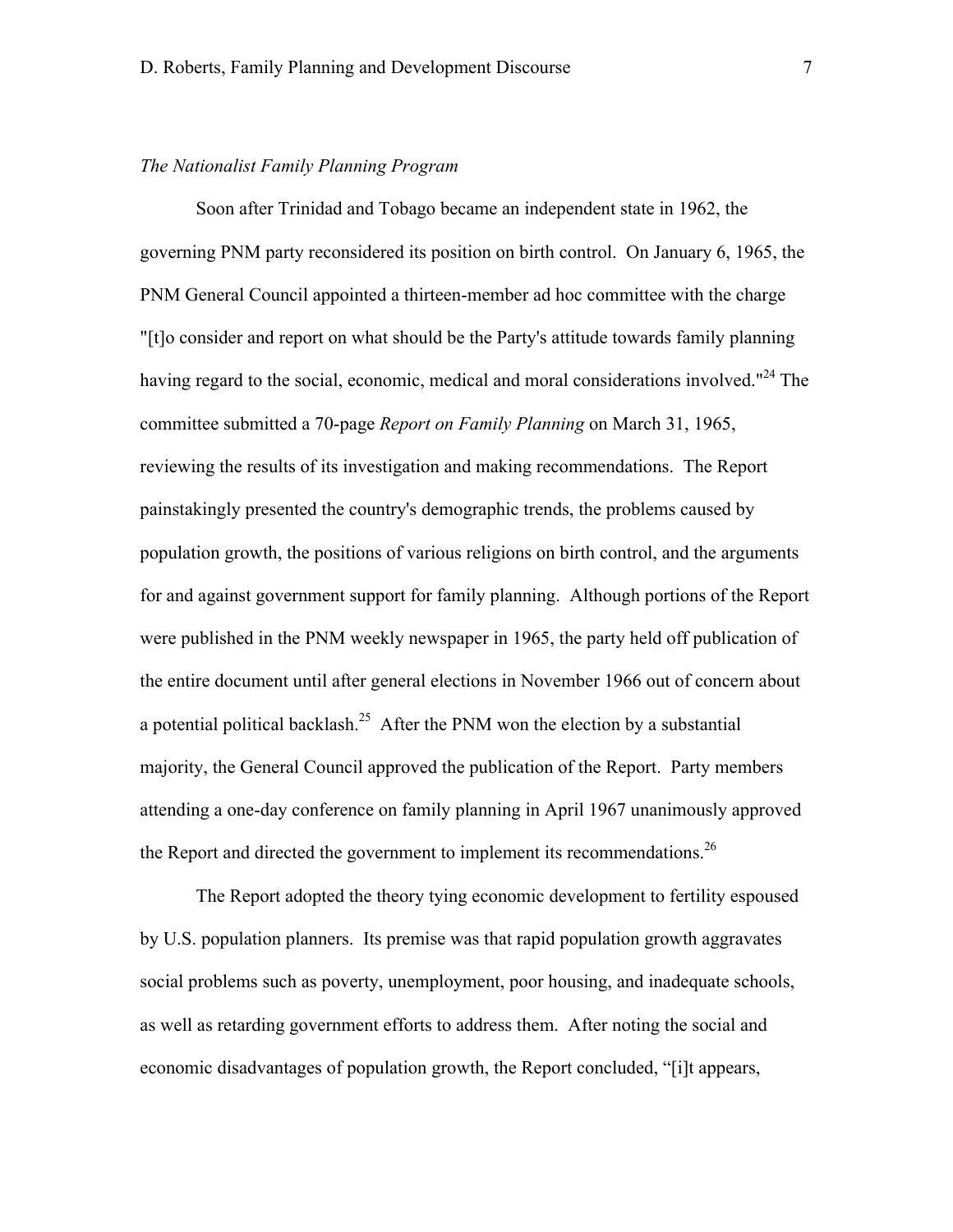therefore, that if hard won economic and social gains are not to be completely nullified and if economic development is not to bog down under the weight of increasing numbers, the question of population control has to be tackled urgently and vigorously." The Committee recommended that "population control should be an integral part of Trinidad and Tobago's programme for economic and social development, and, as has been shown, such control must necessarily centre around reduction in the birth rate." $27$  It also advised the government to "give all necessary support" to the Family Planning Association of Trinidad and Tobago for expansion of its voluntary services, including licensing of clinics, remission of customs duty on contraceptives, permission to use government buildings for clinics, and financial assistance.

In June 1967, the government of Trinidad and Tobago established a twelvemember Population Council, including representatives of the Family Planning Association, the Catholic Marriage Advisory Bureau, and the Ministry of Health, to organize a National Family Planning Programme. The National Family Planning Programme was approved in 1968 with the aim to cut the birth rate from 28 to 20 per thousand in ten years.<sup>28</sup> Trinidad and Tobago became the third Caribbean nation to adopt a government policy of reducing population growth, following Barbados and Jamaica.<sup>29</sup>

The national family planning program was fueled by overseas support from US-AID, IPPF, Population Council, and the Pathfinder Fund.<sup>30</sup> Trinidad and Tobago was selected by IPPF in 1968 as one of the areas in the Western Hemisphere to receive special attention. The government received a \$3 million World Bank loan to build various healthrelated institutions, including a family-planning institute.<sup>31</sup> The FPA participated in clinical testing of IUDs sponsored by the Population Council.<sup>32</sup> Attending to foreign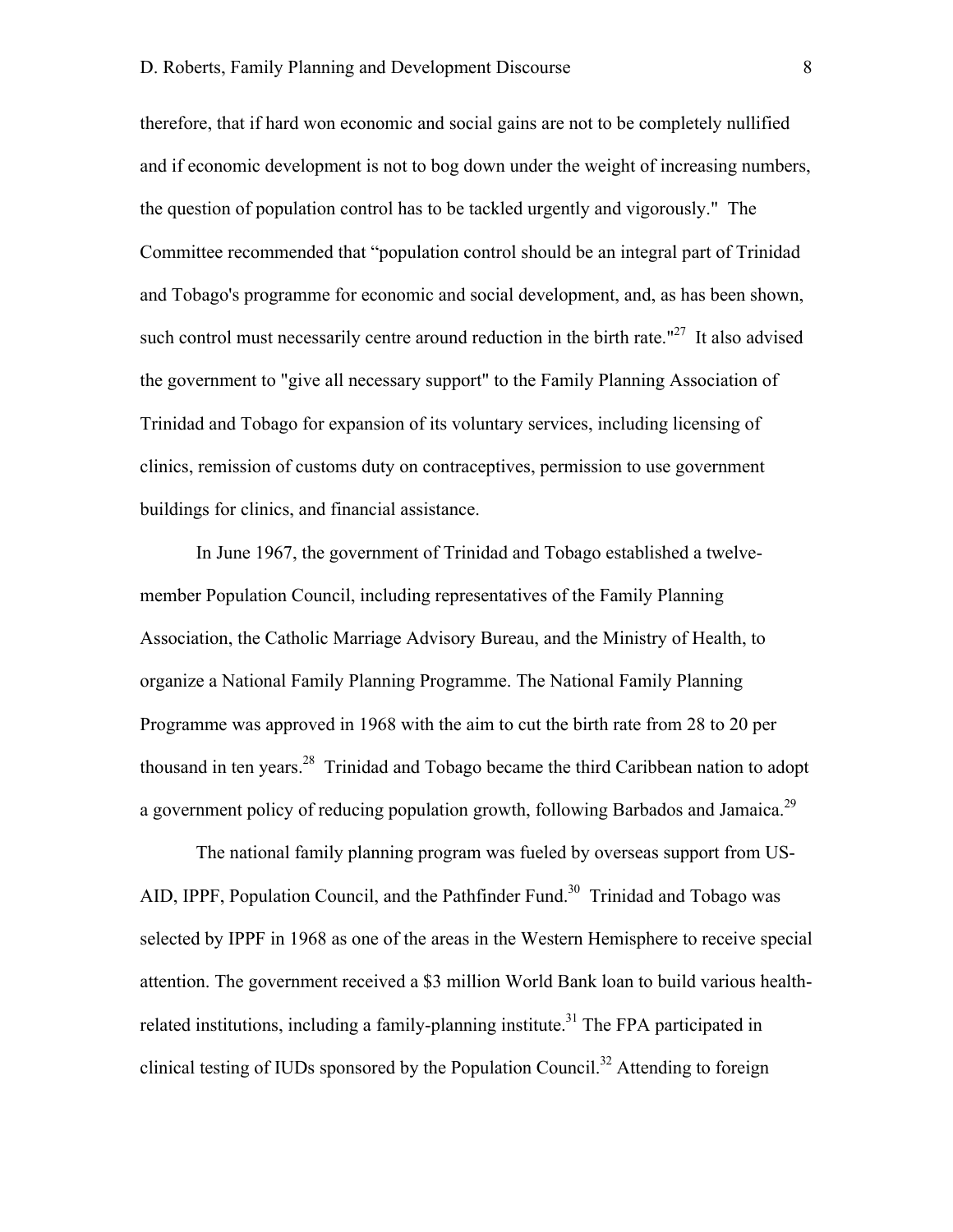funders' interest in population control, the Minister of Finance reported the adoption of the family planning program to the Inter-American Development Bank in Washington in September 1967 as evidence that the government had taken "decisive steps with respect to its population problem."33

Pressure by the FPA for government support of its family planning services was also instrumental in the government's adoption of the national program.<sup>34</sup> According to a report by FPA Executive Director Hubert De Four, the national initiative was sparked not only by the PNM report, but also by a working paper that the FPA submitted to the Ministry of Health in 1967. $35$  The FPA saw its role as complementing the national program and characterized its mission in terms of a population control philosophy: the FPA would assist the national government in promoting fertility reduction "by creating greater awareness of the health, economic, and social benefits of family planning and responsible parenthood."36

Under the national program, family planning counseling and contraceptives were made available to the public at government and FPA clinics free of charge.<sup>37</sup> The Population Council aggressively promoted family planning in its advice to the Ministry Health, as well as in a public education campaign that employed radio programs, public meetings, and leaflets.<sup>38</sup> The government of Trinidad and Tobago devoted substantial financial support to family planning, with 15 percent of its capital expenditure in health allocated to family planning during the period from 1969 to 1973.<sup>39</sup>

Government backing of family planning gave the nation's handful of clinics new momentum. There were only six clinics in the country at the end of 1967, all operated by the FPA. During 1968, the FPA increased its clinics to eight, the government opened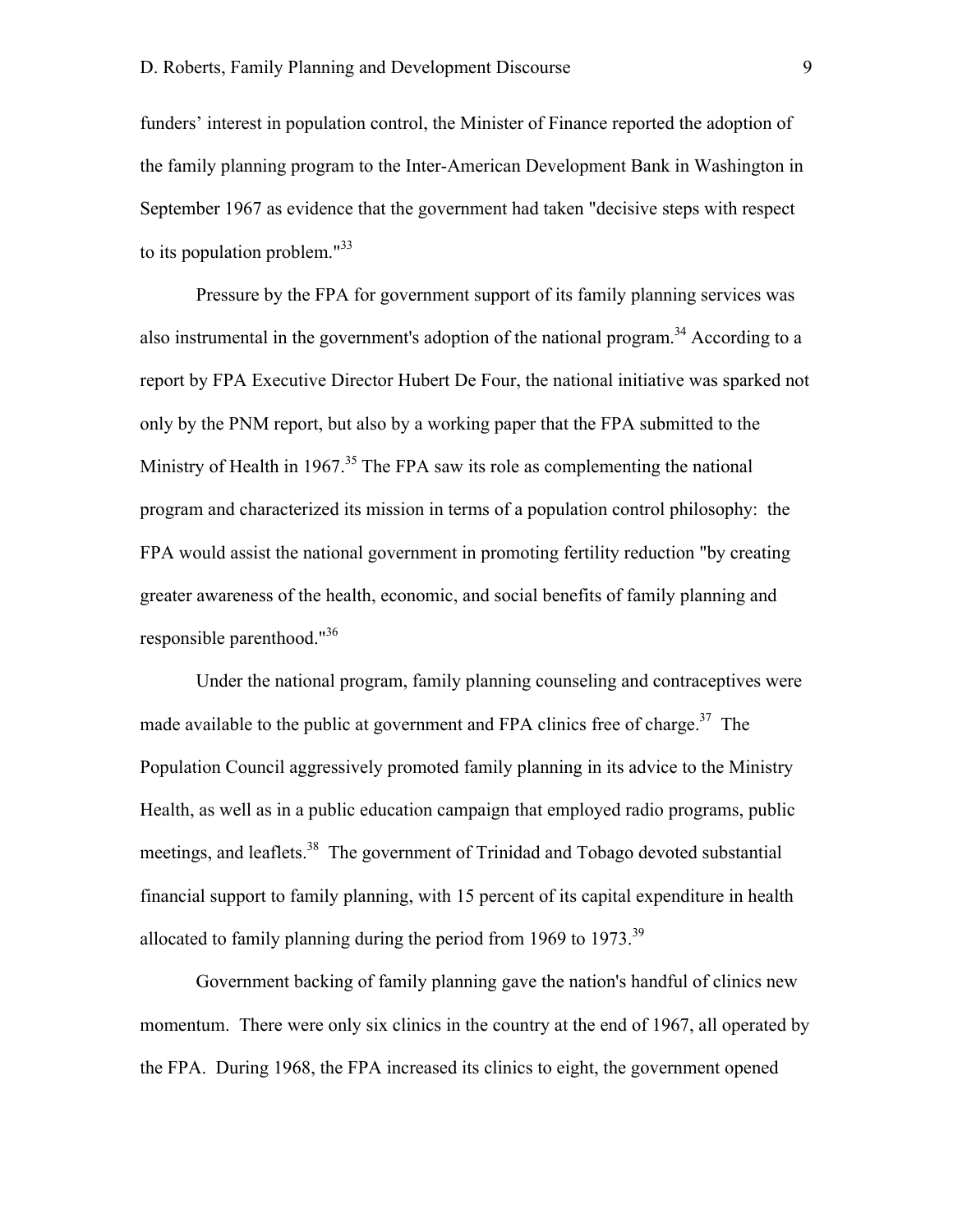eight additional clinics, and the Catholic Marriage Advisory Council opened one.<sup>40</sup> In one year, then, the number of family planning clinics had almost tripled. By 1970, there were 28 government clinics in Trinidad and Tobago.

The number of women using contraceptives mirrored this rapid increase in the number of clinics. Surveys show that the number of "new acceptors" remained stagnant at 450 from 1960 to 1962.<sup>41</sup> That number grew to 2,770 in 1967 and then skyrocketed in 1968 to 7,900 in FPA clinics and 4,760 in government clinics as a result of the national family planning program. In 1969, the FPA and government clinics served a total of 15,620 new patients.<sup>42</sup>

Thus, the development rationale for family planning had remarkable success at overcoming objections to birth control. Indeed, the Roman Catholic Church, once seen as the primary obstacle to family planning, accepted the idea of "planned and responsible parenthood" and was represented in the state agency, the Population Council, in charge of organizing the national program.<sup>43</sup> But defending the nationalist program in terms of prevailing theories on population and development subordinated another critical reason for family planning -- women's interest in assuring their health and equality. Rather, women were enlisted to serve the nationalist development project that required that they use contraceptives to reduce their fertility and lower the nation's birth rate.

The role of women in the national family planning program was reflected in demographic research of that period on the program's impact. The Population Council commissioned Jack Harewood, the nation's leading demographer and head of the University of the West Indies' Institute of Social and Economic Research, to undertake a survey of women's fertility, contraceptive use, and attitudes about birth control.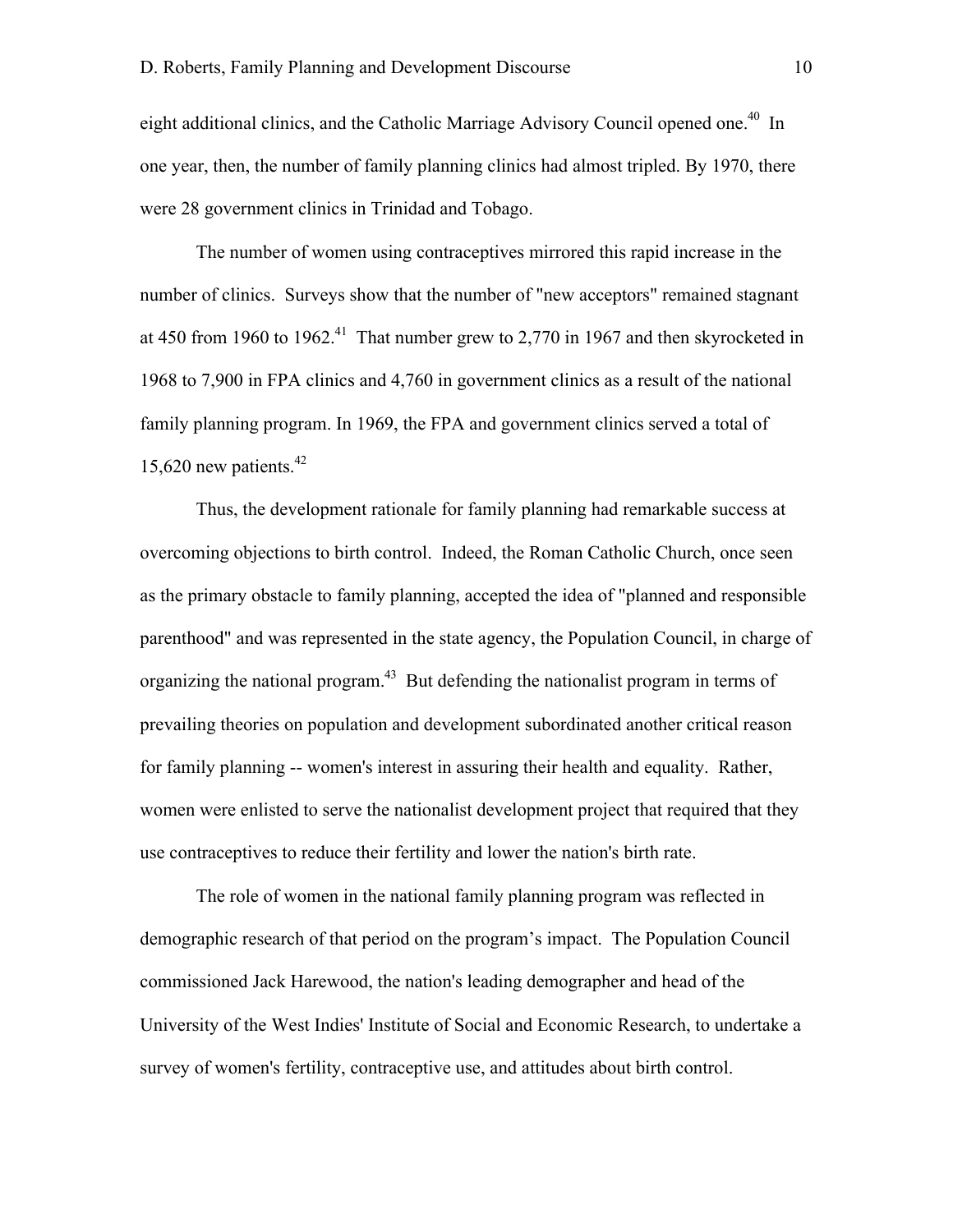Harewood conducted the Family Planning Survey-Females in 1970 and issued a final report on his findings in 1973. $44$  Just as revealing as the survey's findings are the questions the survey asked. The first part of the survey, which sought information about women's attitudes about birth control and public action concerning family planning, mirrored the government's development rationale for family planning. According to Harewood, two questions were designed to measure respondents' awareness of "the population problems of the country."<sup>45</sup> The first asked, "Do you think that problems in our country, such as unemployment, insufficient school places, poor housing and poverty are in any way caused by there being too many people?" The second asked, "How many children do you think a woman should have in her life-time?".

The responses were encouraging. Harewood found that 75 percent of women were aware of the nation's population problems.<sup>46</sup> Eighty-four percent gave unqualified approval of birth control practice and an additional eight percent approved its use in some circumstances.<sup>47</sup> Most women approved of government family planning clinics (59%) and the Family Planning Association (52%). Fewer women approved of the National Family Planning Programme (34%) because most had never heard of it or did not know enough to approve or disapprove. Less than one percent disapproved of any of these national family planning efforts.<sup>48</sup>

Harewood also concluded that 88 percent "implied an acceptance of family limitation" because they provided an "ideal number of children," though 40 percent gave four as the ideal number and 13 percent gave five or more.<sup>49</sup> Given this preference for large families, Harewood recommended that "there is still need for much effort to be put into a programme of 'education' aimed at making the population aware of our population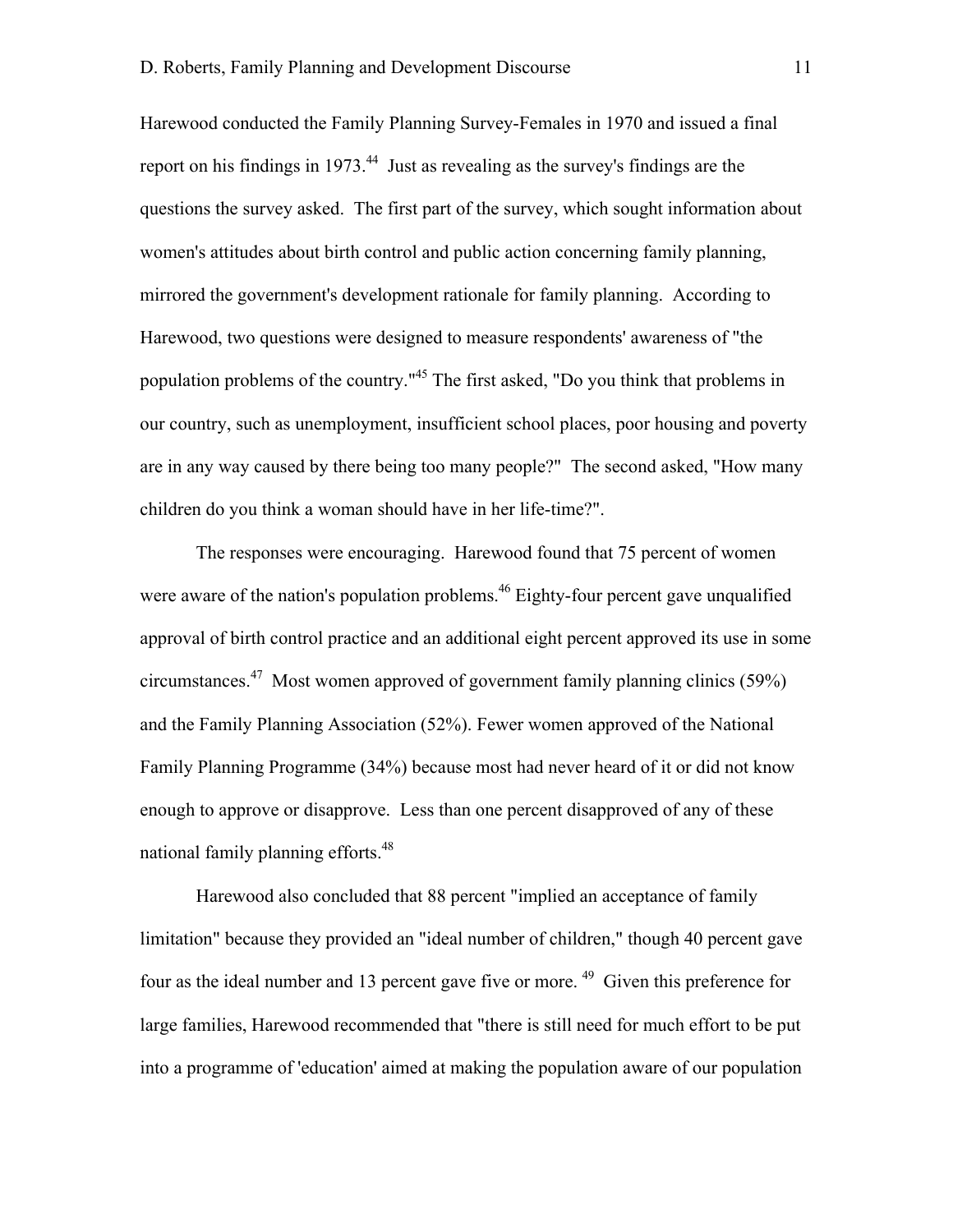problems and in fostering a preference for smaller families."<sup>50</sup> To Harewood, the most effective way of increasing women's contraceptive use was to make them more aware of the nation's population problem and resulting need to reduce fertility.<sup>51</sup> Women would subscribe to family planning in service to the nation, not to gain greater control over their own reproductive lives or to improve their own health.

Also encouraging was the decline in fertility during the 1960s. The annual population growth rate fell precipitously from 2.9 percent during the period 1946 to1960 to 1.2 percent during the period from 1966 to 1970.<sup>52</sup> Harewood reported in *Population Studies* a keen interest in discovering "to what extent, if any, increased contraceptive practice, and more specifically, organized family planning activity, have contributed to the decline in fertility."<sup>53</sup> Harewood could not answer these questions and noted evidence that "much of this contraceptive use might be associated with the desire to postpone the next pregnancy rather than to have no more children at all."<sup>54</sup> Moreover, crude birth rates had been declining significantly in virtually every Caribbean country since 1960, before family planning programs were established.<sup>55</sup> Nevertheless, it was clear that the national family planning program, relying on development discourse, had a huge impact on the acceptance of birth control as beneficial to the nation.

#### III. The Consequences of Nationalist Discourse

What are the implications of subsuming women's reproductive health in Trinidad and Tobago's nationalist project? What are the consequences of adopting a nationalist program that implemented a population control philosophy and neglected women's health and equality as critical aims of policy?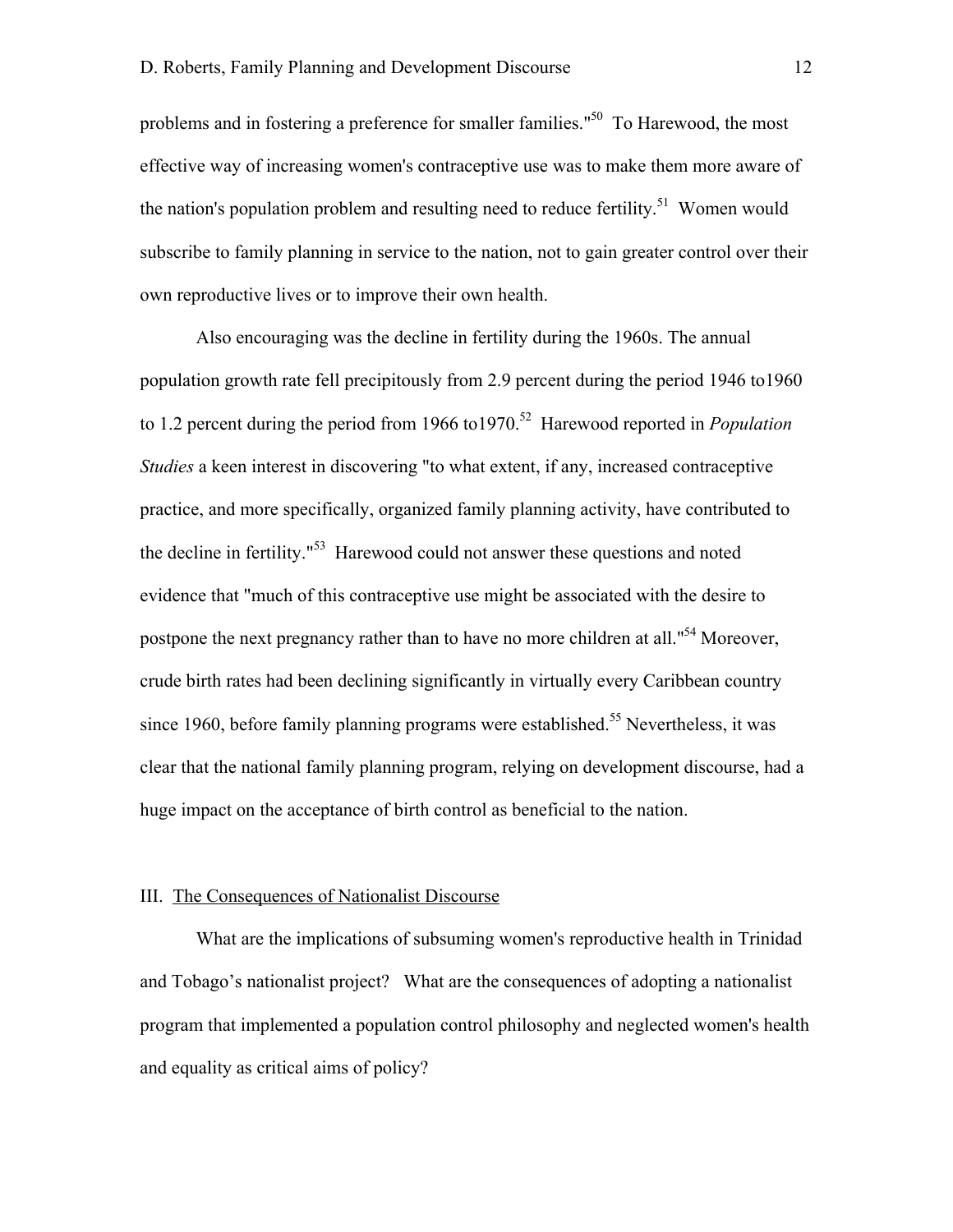# *Nationalism and Male Interests*

The development Trinidad and Tobago's family planning program fits the historical pattern of gender and nationalism. With rare exception, modern nationalist movements have been masculinist.<sup>56</sup> These movements adopt a patriarchal viewpoint that gives men authority over political decision making and relegates women primarily to the domestic sphere. New nations often replicate the inequitable gender structure of the old regime, with nationalism becoming the contemporary "language through which sexual control and repression (specifically, but not exclusively of women and homosexuals) is justified, and masculine prowess is expressed and exercised."<sup>57</sup> Men in nationalist movements typically equate the nation's interests with male interests and fail to see the need to address structural inequities that subordinate women. The nation and men become "each other's extension."<sup>58</sup> As Ann McClintock summarizes, "Not only are the needs of the nation here identified with the frustrations and aspirations of men, but the representation of male national power depends on the prior construction of gender difference."<sup>59</sup> Therefore, the nationalist agenda is typically governed by patriarchal values that discount or even ignore women's particular concerns and that may adversely affect women's status and welfare.

Men often use calls for national unity as an excuse to reject women's claims for equality and to preserve their own privileged position within the new social order. Women's concerns are seen as secondary and an impediment to achieving national objectives. Femininity, too, is defined in relation to the national identity in a way that supports male supremacy. This maneuver is so common that Deborah Gray White writes, "Everywhere male nationalists (and their female supporters) have condemned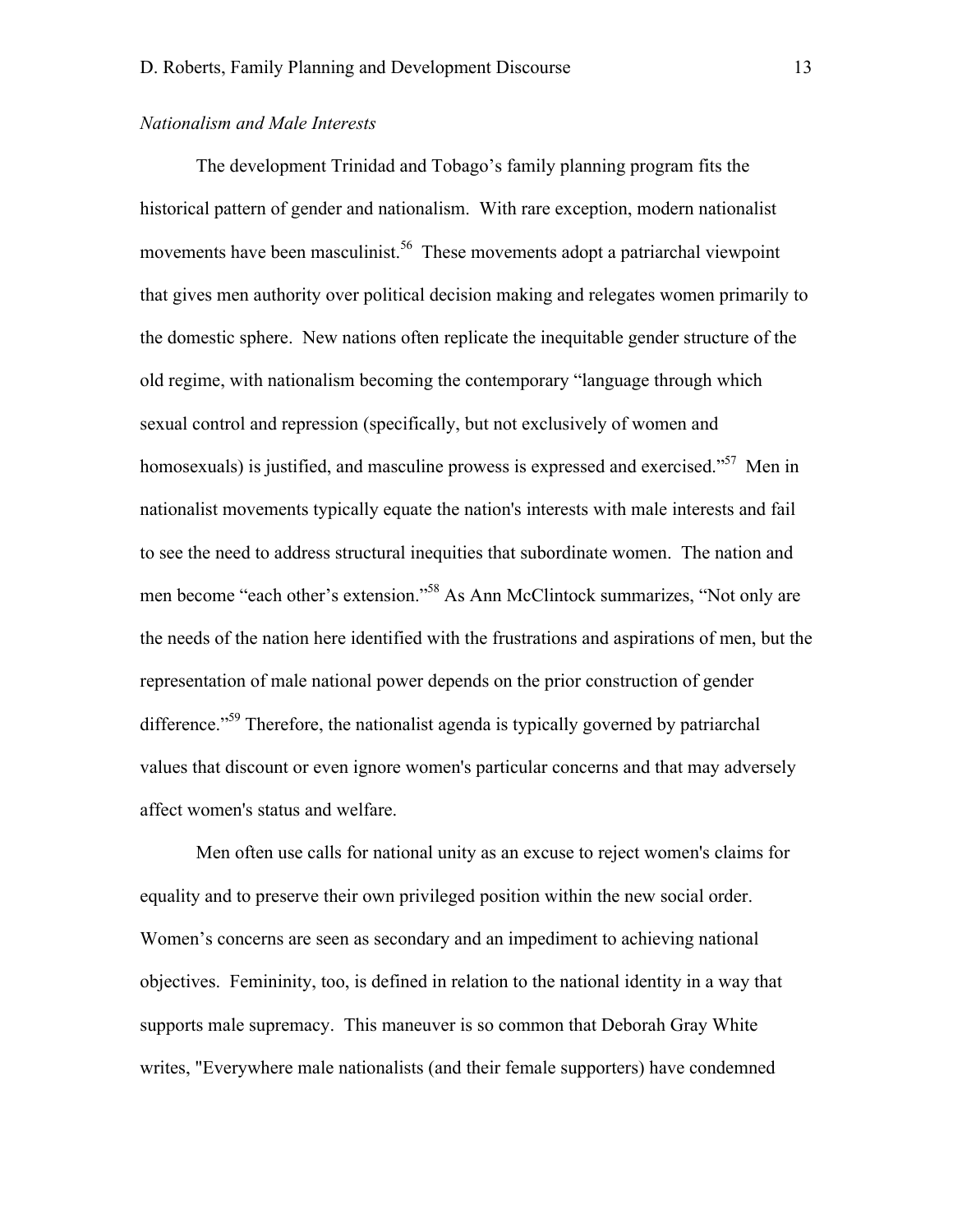feminism as divisive, asked women to wait until nationalist goals are met, accused women who press for change of being somehow 'less than a woman."<sup>60</sup>

In the developing world, the masculinist meaning of nationalism is manifested in the gendered structure of development strategies that typically direct benefits to men. Scarce development resources are allocated through structures that are dominated by men and that institutionalize traditional patriarchal norms.<sup>61</sup> Nkiru Nzegwu notes that, despite issuing statements about increasing gender equality in development programs, "development coordinators and programme evaluators still make unwarranted assumptions about the capabilities of rural African women, and assume that their interests are served adequately in projects controlled by men."<sup>62</sup> Women's organizations and feminist scholars have criticized traditional development strategies for ignoring the role of gender, for failing to integrate women the process of development, and for having an adverse impact on women.<sup>63</sup> Three world conferences during the United Nations Decade for Women, 1976 to 1985, legitimized women's concerns in the eyes of national governments and development bureaucracies, in addition to mobilizing women to form organizations in developing countries and international networks to advocate for inclusion in development policies, programs, and research.<sup>64</sup>

In the Anglophone Caribbean, nationalism expressed the "political maturity" of formerly colonized people whose nationalist project involved mass mobilization in support of independence and sovereignty. $65$  The men who dominated these movements utilized and reproduced many of the gendered structures that existed under colonialism. Linden Lewis explains, "having seized the opportunities for leadership provided through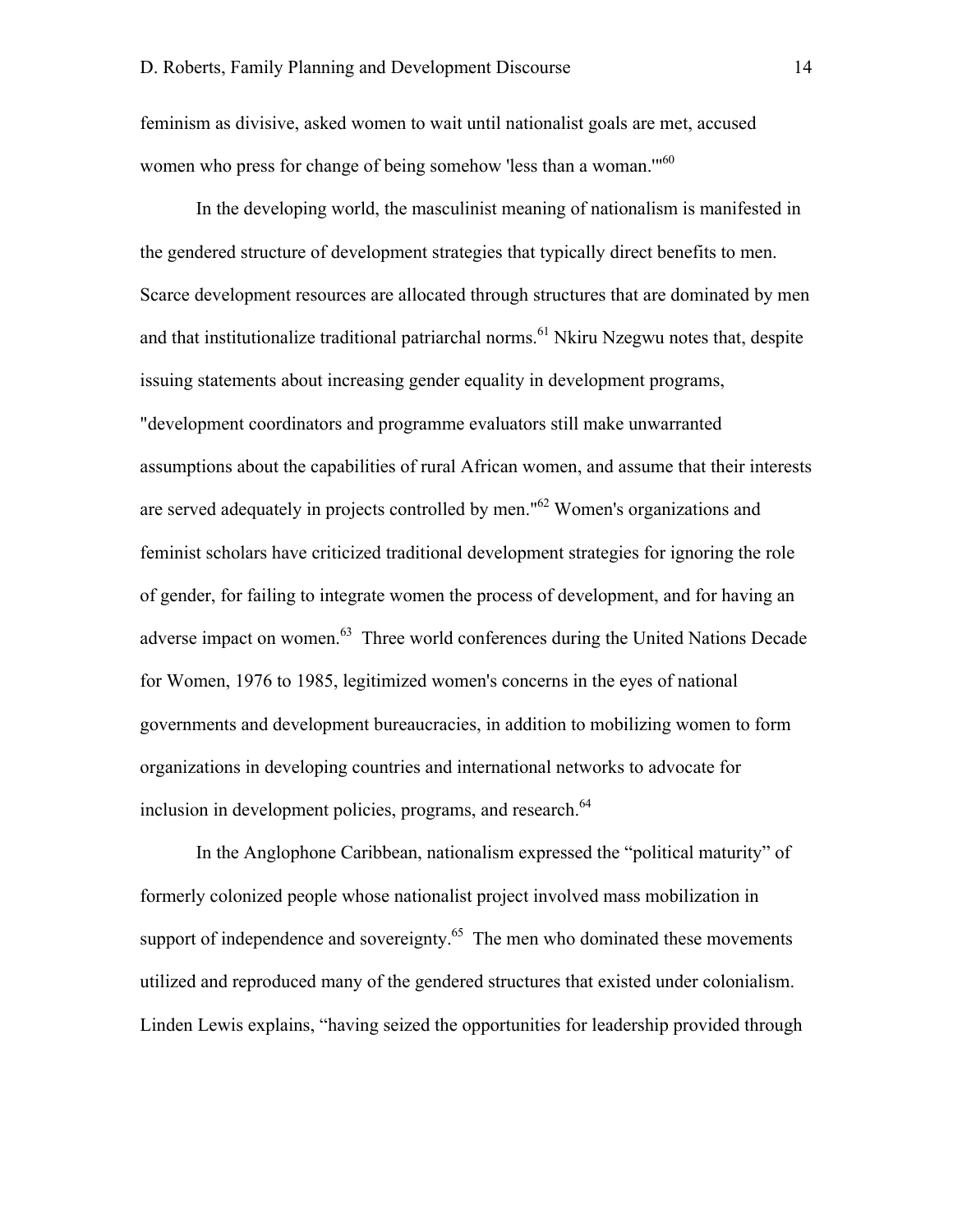nationalist struggles, men then proceeded to consolidate their positions in power at every level of society."<sup>66</sup>

Women's role in Trinidad and Tobago's nationalist family planning program reflected women's participation in the emerging nationalist politics of the 1950s and 1960s generally. The post-war period marked a political awakening among Afro-Trinidadian women in the middle-class and the formation of a number of women's organizations.<sup>67</sup> World War II improved women's economic position and the granting of universal suffrage in 1946 made women an important political constituency. The PNM was distinguished by its solid support among working-class and lower middle-class women of African descent. Eric Williams gave women unprecedented prominence in developing his popular base in the 1950s and formed the Women's League as a strong branch of the PNM firmly integrated within the party structure.<sup>68</sup> In *Women, Labour & Politics in Trinidad & Tobago*, Rhoda E. Reddock notes that the powerful sense of Black nationalism became the focus of Williams' political mobilization of women.<sup>69</sup> She credits Williams' astute cultivation of this grass roots political base among women as the "main source of the party's strength" and "the secret of its survival."<sup>70</sup>

Yet, despite women's invaluable political work for the PNM, the party consigned women to a supportive role. The Women's League primarily defended and campaigned for PNM men and rarely advocated for its members' interests *as women*. 71 Women's political contribution was largely confined to the domestic sphere. An article by Lynne Beckles in *The PNM Weekly*'s Women's Page identified women's role as making "the home atmosphere more 'congenial' for the menfolk, 'especially those who are in government, City Council or County Council and last but not least, the unsung heroes of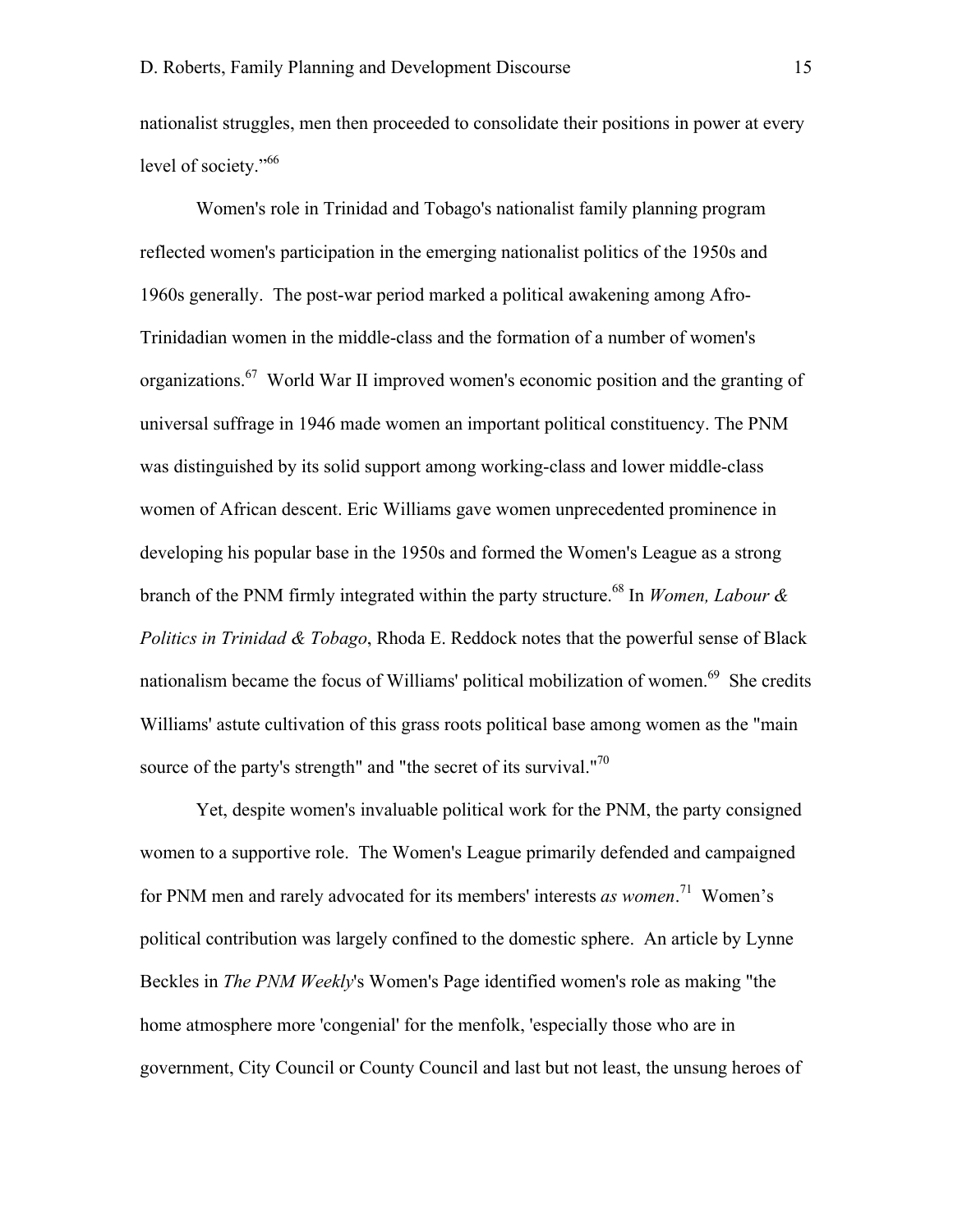party groups, central executive and other such committees where the spadework of the party is being done."<sup>72</sup> Beckles ended the article by exhorting women, "Let us stand squarely behind our political leader for his is an almost superhuman task."<sup>73</sup>

Because the Women's League was seen as an avenue for women to become better homemakers and "citizens working together for 'community betterment and mutual uplift,'" its activities included lectures on child welfare, classes on home economics and flower arranging, and a national good manners campaign.<sup>74</sup> After reviewing women's crucial participation in events leading to independence, Reddock concludes, "[i]nspite of their numerical strength in the PNM, [women] did little to challenge either the existing relations of power or the sexual division of labour in the party and in society."<sup>75</sup>

Given this patriarchal orientation, men interpret women's mobilization in the nationalist struggle as emancipation. Despite women's supportive role in PNM politics in the 1960s, for example, Eric Williams saw this involvement as evidence of gender equality. "One of the outstanding achievements of the People's National Movement," Williams wrote in 1964, "was the emancipation of the women of the country and their incorporation with equal rights on an equal footing with men in the political life of the country."<sup>76</sup> Male leaders mistake women's active participation in the nationalist movement as women's political liberation when they are blind to the nation's persistent gender inequities.

#### *Reproduction and Women's Role in Nationalism*

Family planning was a critical site for Trinidad and Tobago to define itself as a new nation. Feminists have identified reproduction generally as a critical site of women's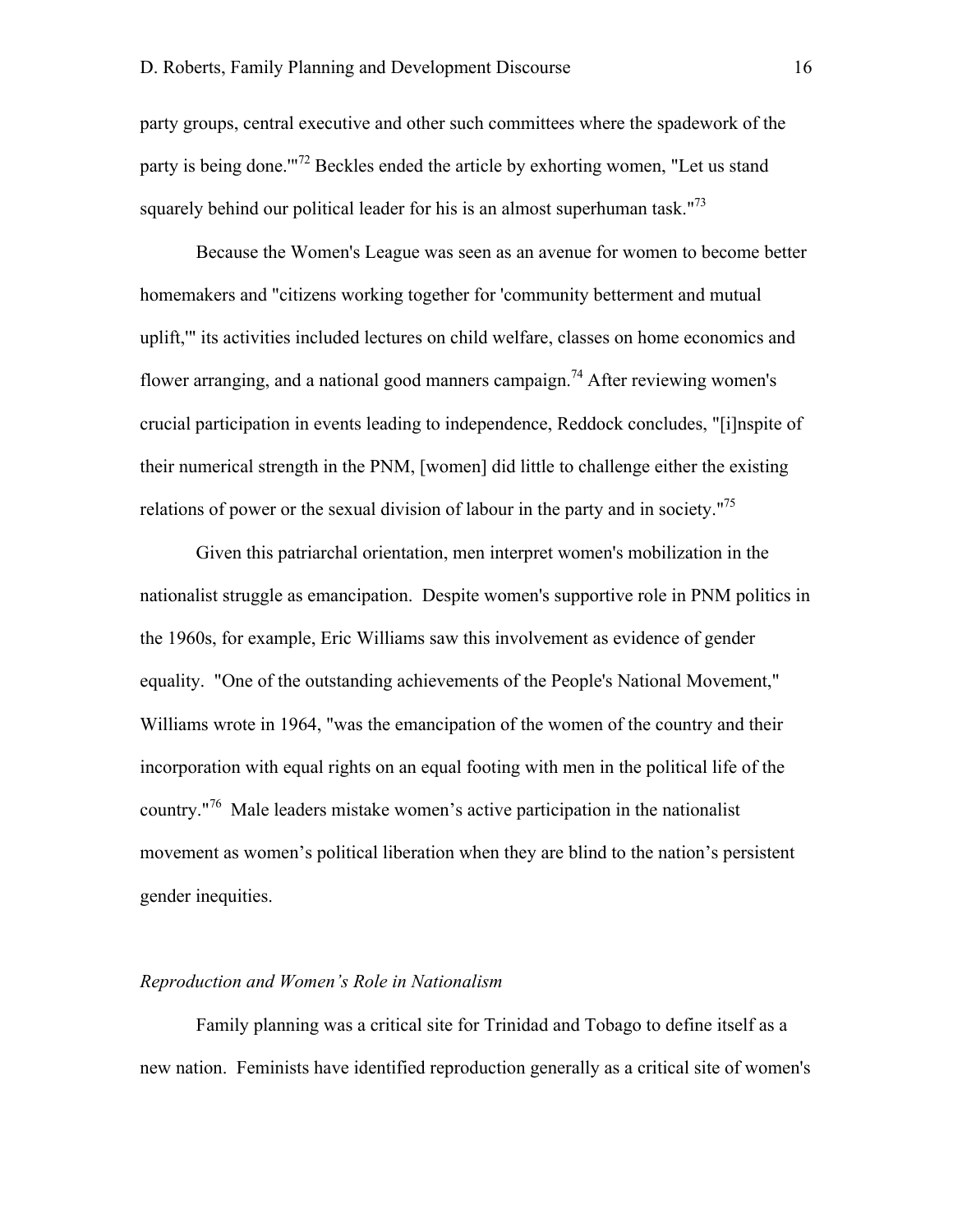disadvantage and control over reproduction as essential to women's equal participation in society.77 In her history of birth control in the United States, *Women's Body, Women's Right*, Linda Gordon concludes that "reproductive freedom cannot be separated from the totality of women's freedom" because "there is a complex, mutual, causal relationship between birth control and women's overall power."<sup>78</sup> Men have a huge stake in regulating reproduction. Indeed, Elizabeth Moen argues the political and economic power inherent in fertility control is a major reason for patriarchy: "[M]en dominate and control women in order to control fertility."<sup>79</sup> It is not surprising, then, that reproduction is frequently the focus of male nationalists' attempts to keep women in a subordinated position.

More fundamentally, control over reproduction and the discourse that frames reproductive health policy is a principal means for men to define the nation.<sup>80</sup> Conversely, enlisting women's reproductive service for the sake of the nation helps to define gender and to inscribe sex inequality in the nationalist social order. Not only do women physically produce future members of the nation, but norms regulating which women may legitimately bear children and under which conditions contribute to the construction of national and gender identity. $81$  While men maintain authority over imagining the nationalist project, women participate as the literal and symbolic – the biological and cultural -- reproducers of the nation. Patriarchal ideology facilitates the mobilization of women for nationalist population projects. One of the chief tenets of a patriarchal social order is that women naturally and voluntarily bear and raise children without public recognition or compensation.<sup>82</sup>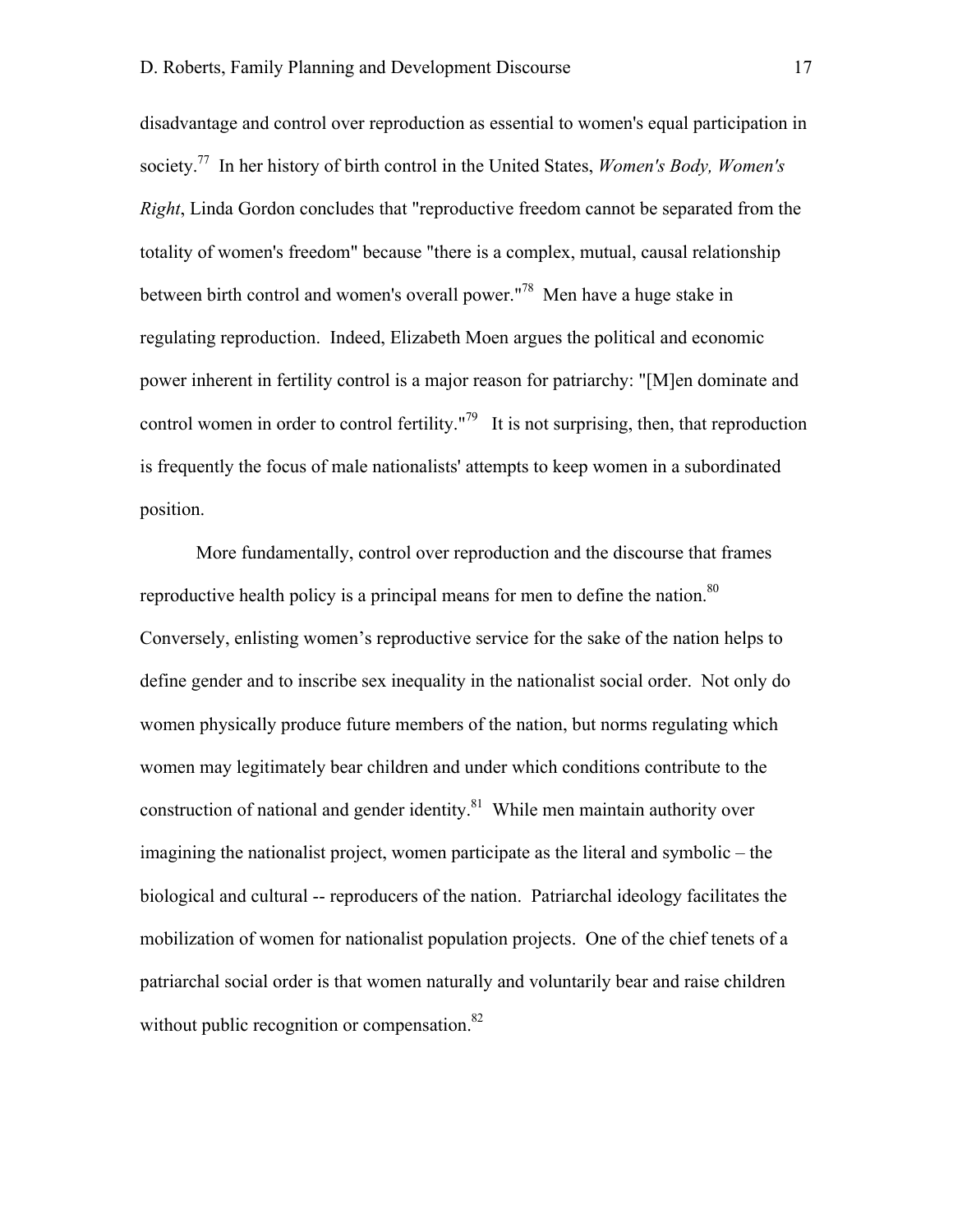The government of Trinidad and Tobago relied on political discourse rather than state coercion to enlist women's voluntary participation in the family planning program. The use of discourse may be as effective as repressive force to generate popular support for official reproductive policies and norms for the sake of the nation. As Nira Yuval-Davis has catalogued, national leaders deploy three common discourses to pressure women to conform their reproductive decisions to nationalist ends.<sup>83</sup> Trinidad and Tobago's family planning policy illustrates a "Malthusian discourse," which asserts that population reduction is essential to national stability and to the success of nationalist economic and social programs.

A contrasting nationalist discourse contends that increasing population size is necessary for national survival and competition with other nations. For example, Serbian leaders in the former Yugoslavia blamed the "white plague" of low birth rates, stemming from women's selfishness, for their nation's vulnerability and exhorted women to save the nation by bearing more children. Women who had abortions were condemned as "mortal enemies of the nation."<sup>84</sup> Finally, a eugenicist discourse claims to improve the quality of the national population by encouraging socially desirable people to procreate and by deterring child bearing by those deemed socially unfit. **<sup>85</sup>**

The population control ideology underlying Trinidad and Tobago's family planning program was ineffective and inequitable in the hands of nationalists as well as imperialists. Evidence shows that population control strategies do not work to reduce fertility because they ignore the social reasons for rapid population growth in developing countries. Family size cannot be ordained by government fiat, but is tied to "the family's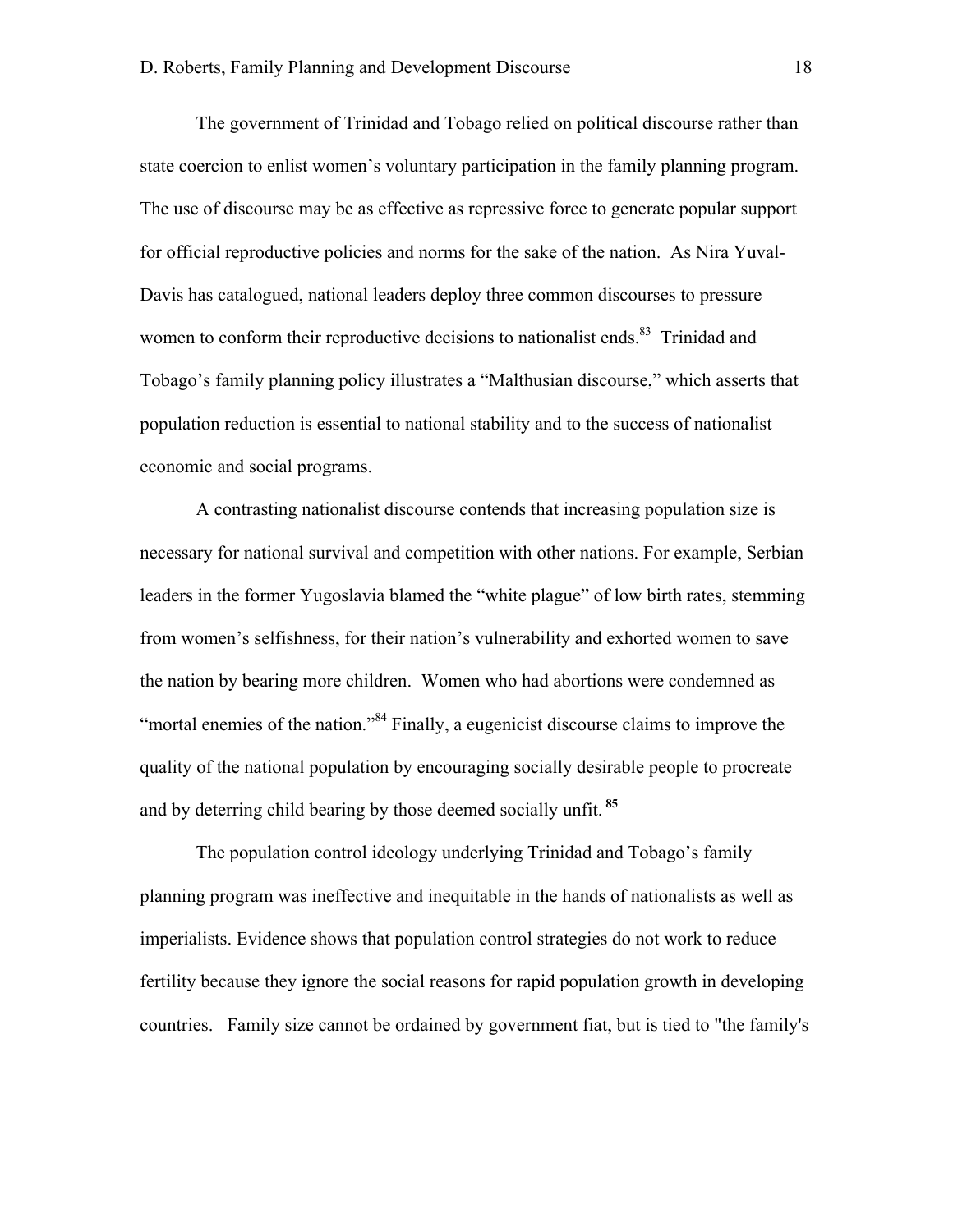economic position, the value of the woman, which depends on the roles that she performs for the family and the community, and the structure of social inequalities."<sup>86</sup>

Moreover, the goal of population control is misguided for several reasons. If fertility reduction is the aim of family planning, family planning loses its salience once the "population problem" is solved. The government has less stake in supplying birth control if fertility rates are no longer deemed excessive. The state may discount other compelling reasons for supporting reproductive health services, such as improving women's status and health.

Indeed, the nationalist agenda might turn to encouraging women to bear more children to increase the population. At the very time that women in Trinidad and Tobago were being urged to use contraceptives for the sake of national development, Black women in the United States were urged by some Black men to reject contraceptives for the sake of national liberation. In the 1960s, many Black nationalist men adopted the position that birth control was a form of racial genocide and that Black women should bear more children "for the revolution." Stemming from a history of eugenic birth control programs and sterilization abuse, the suspicion about family planning was not confined to revolutionary radicals: two studies published in the *American Journal of Public Health* showed a widespread worry among Blacks that family-planning programs were a potential means of racial genocide, especially if the programs provided sterilization and were run by whites. $87$ 

The Black Power conference held in Newark in 1967, for example, passed a resolution opposing birth control. A cartoon in the Nation of Islam's newspaper Muhammad Speaks depicted a Black woman in an advanced state of pregnancy standing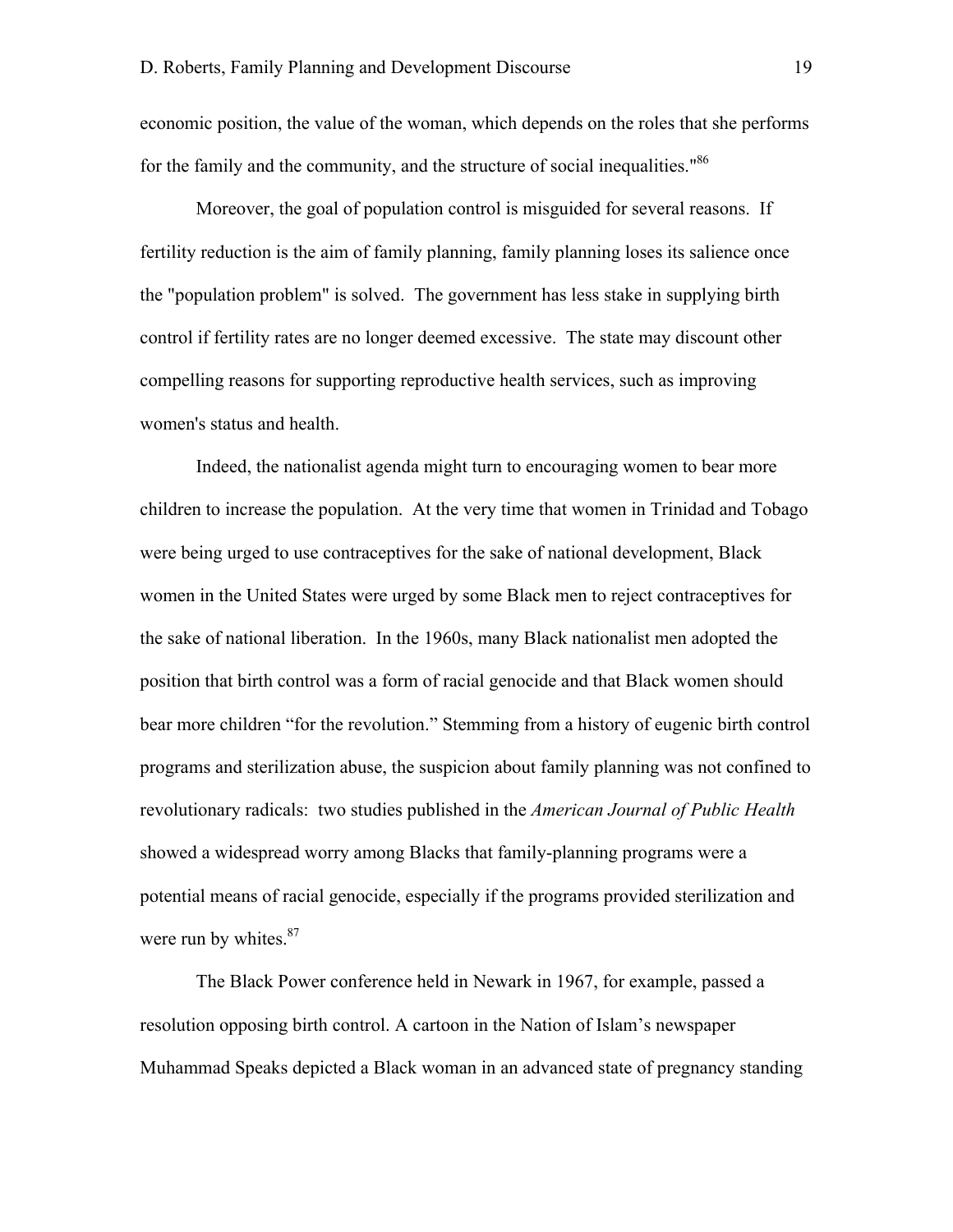in a jail cell, with the caption: "My Only Crime Was Refusing to Take Birth Control Pills."<sup>88</sup> In her anthology on Black women published in 1970, Toni Cade confronted the question, "The Pill: Genocide or Liberation?," about the rift between men and women over the role of birth control in the Black liberation movement.<sup>89</sup> Cade recalled a political meeting in which a tall brother stood up and "castigated the Sisters to throw away the pill and hop to the mattresses and breed revolutionaries and mess up the man's genocidal program."90

David A. Yeboah, a senior fellow at the Sir Arthur Lewis Institute of Social and Economic Studies, highlights the need for Caribbean family planning associations to develop new funding strategies in light of declining funding from international donor organizations.<sup>91</sup> Many Caribbean countries have experienced dramatic declines in population growth in the last 20 years, resulting in a United Nations Population Fund (UNPF) assessment of reduced "population need." Yeboah notes that IPPF has decided to scale down its support of Caribbean family planning services based on the UNPF downgrading. Caribbean countries could rely on substantial support for birth control from organizations like IPPF as long as their birth rates were perceived as too high. Yeboah cautions that the retreat of this major funding source may jeopardize Caribbean family planning programs that address high rates of HIV/AIDS infection. Thus, the focus on population control blinds policy makers to other reasons for reproductive health services that are crucial to citizens' welfare.

More fundamentally, promoting fertility control as a solution to social inequalities reinforces an unequal social order. Population control policies identify barriers to development as the product of nature rather than unjust social arrangements. By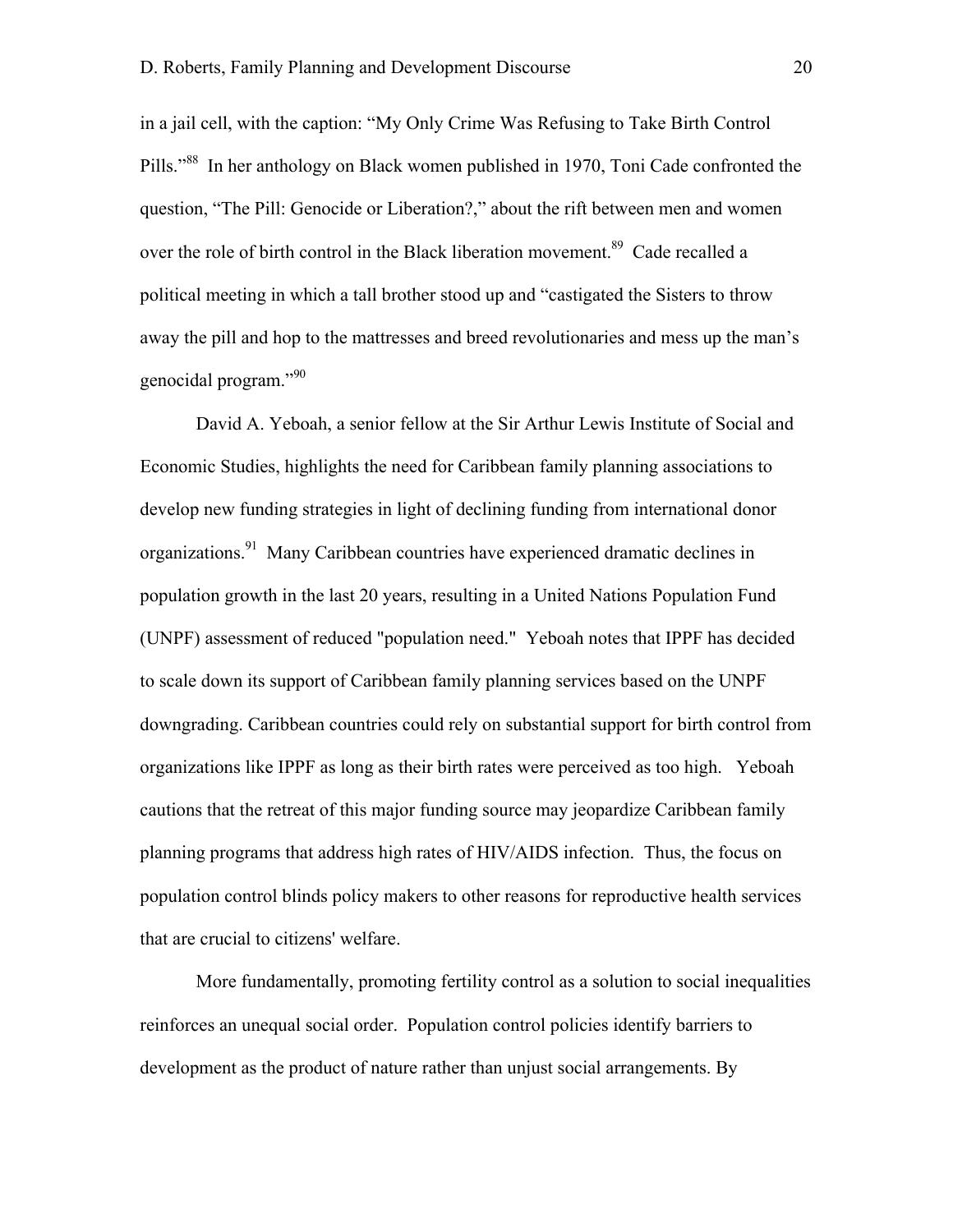identifying procreation as the cause of underdevelopment and deplorable social conditions, they divert attention away from the need for social and global change. Moreover, population control policies are rarely enforced equitably. Rather, the most socially marginalized people tend to become the subjects for fertility control because their procreation is viewed as chief source of national problems.

The history of family planning policy in Trinidad and Tobago illustrates the importance of a feminist critique of nationalist struggles. Although women were the principal participants in this nationalist program, it reinforced a patriarchal model of reproductive health based on population control rather than women's health, equality and autonomy. The failure to include women's interests in the meaning of development and aims of family planning resulted in a nationalist project with limited potential for improving citizens' welfare.<sup>92</sup>

# IV. The Perils and Potential for a Feminist Nationalism

# *Is Nationalism Inherently Male?*

The persistent historical equation of national and male interests and the feminist critique of this convergence might suggest that nationalism is *inherently* masculinist and opposed to women's interests. Ann McClintock writes, "all nationalisms are gendered, all are invented and *all are dangerous*<sup>"93</sup> -- especially for women.

As discussed thus far, the history of family planning in Trinidad and Tobago clearly illustrates the association between nationalism and male interests. Yet this case study also demonstrates that the association is neither total nor inevitable. The national family planning program, which opened free clinics throughout the islands, served women's practical interest in controlling their childbearing. It also created a space for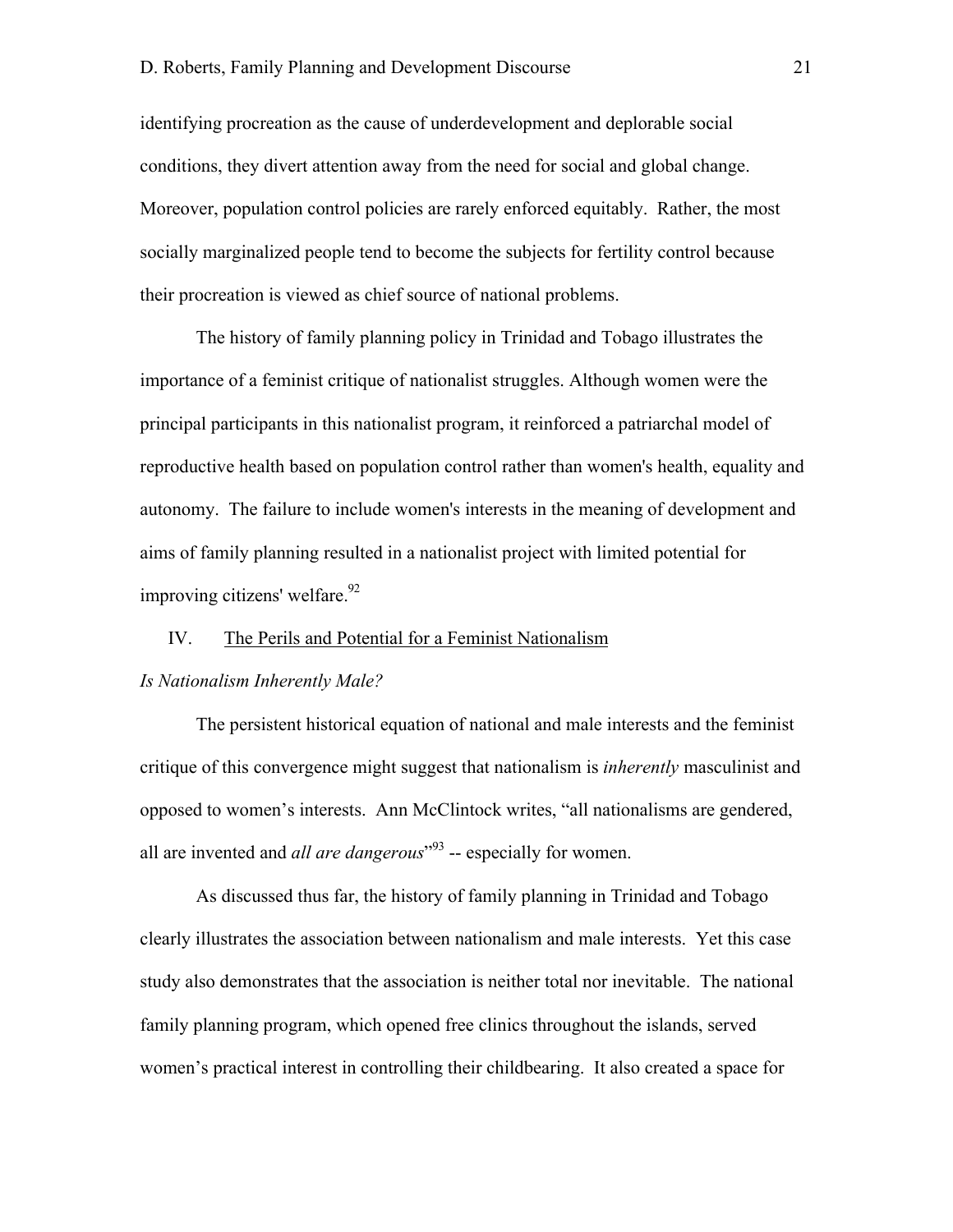women to redefine a nationalist reproductive health policy in feminist terms. To be precise, by subsuming women's reproductive health in a development strategy, the national family planning program seriously constrained, but did not preclude, the creation of a new nationalist discourse grounded in women's equality and social justice.

One problem with the theoretical opposition of nationalism and women's interests lies in the conception of "women's interests" that are neglected by national leaders. Women realize some benefits from nationalist struggles while failing to benefit on equal terms with men. In her study of women's participation in the Nicaraguan revolution, Maxine Molyneux grapples with the proposition that women's interests are not served by socialist revolutions.<sup>94</sup> Socialist, like nationalist, revolutions require the subordination of women's specific interests to the broader, universalizing goals of overthrowing the current regime and establishing a new social order.<sup>95</sup> Noting that the interests of women cannot be generalized, Molyneux proposes the term "gender interests" to describe certain general interests that women have in common. While strategic gender interests entail goals such as women's emancipation or gender equality, practical gender interests respond to women's immediate needs.

Trinidad and Tobago's national family planning program improved women's status and well being in many respects. Although it did not serve women's strategic gender interests, to use Molyneux's terms, it met women's practical need for access to family planning services. Development discourse provided a language that enabled a broad spectrum of the political personae, including the Roman Catholic Church, to endorse family planning. The PNM's development rationale was more successful than the Sandinistas' revolutionary ideology in Nicaragua at subverting conservative Roman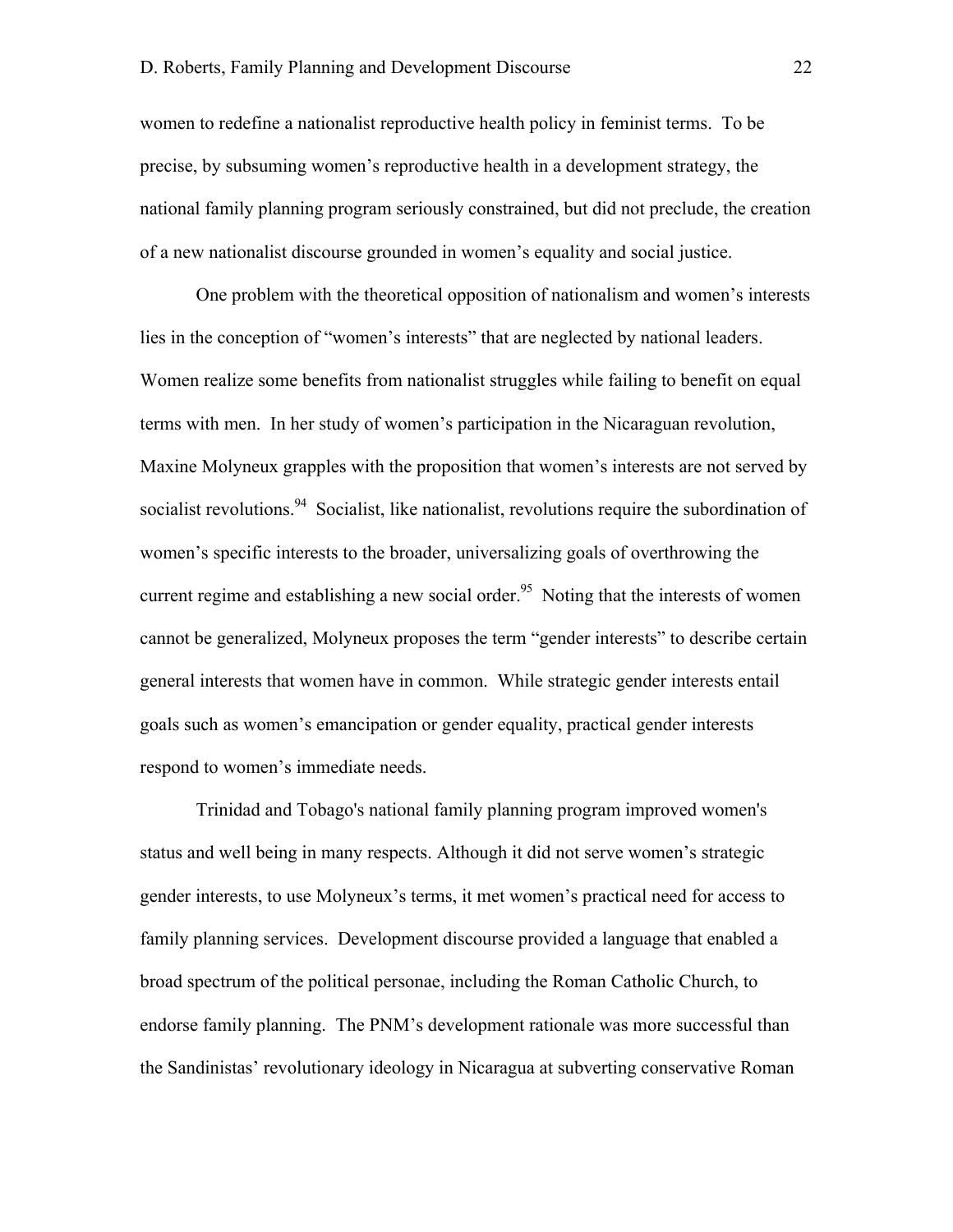Catholic opposition to "unnatural" methods of birth control.<sup>96</sup> The United Nations Commission on the Status of Women concluded in 1973 that "the ability to regulate the timing and number of births is one central mean of freeing women to exercise the full range of human rights to which they are entitled." $97$  Access to contraceptives allowed Trinidadian women to participate more freely in politics and the labor market.<sup>98</sup>

Policymakers viewed improvements in women's welfare, however, as beneficial side effects of a program whose chief aim was fertility reduction. Molyneux asks, "Are gender interests *articulated into* a wider strategy of economic development (for example) or are they irretrievably *subordinated to it?*". <sup>99</sup> In the case of Trinidad and Tobago's family planning program, women's gender interests were subordinated to a population control ideology. For the nationalist program to fundamentally integrate gender interests, the PNM government would have had to recognize women's emancipation and equality as "specific and irreducible" aims.

 Trinidad and Tobago's nationalist family planning program differed significantly from white-dominated programs that sought to reduce the Black birth rate in the United States. The birth control movement in the US from its inception was based as much on a racist ideology as a feminist one. It was concerned as much about keeping people deemed socially inadequate from reproducing as it was about emancipating women. As the crusader Margaret Sanger allied with the burgeoning eugenics movement, the call for birth control veered away from its radical, feminist origins to include programs to regulate the poor, immigrants, disabled, and Black Americans based on theories of genetic inferiority and social degeneracy. The first publicly-funded family planning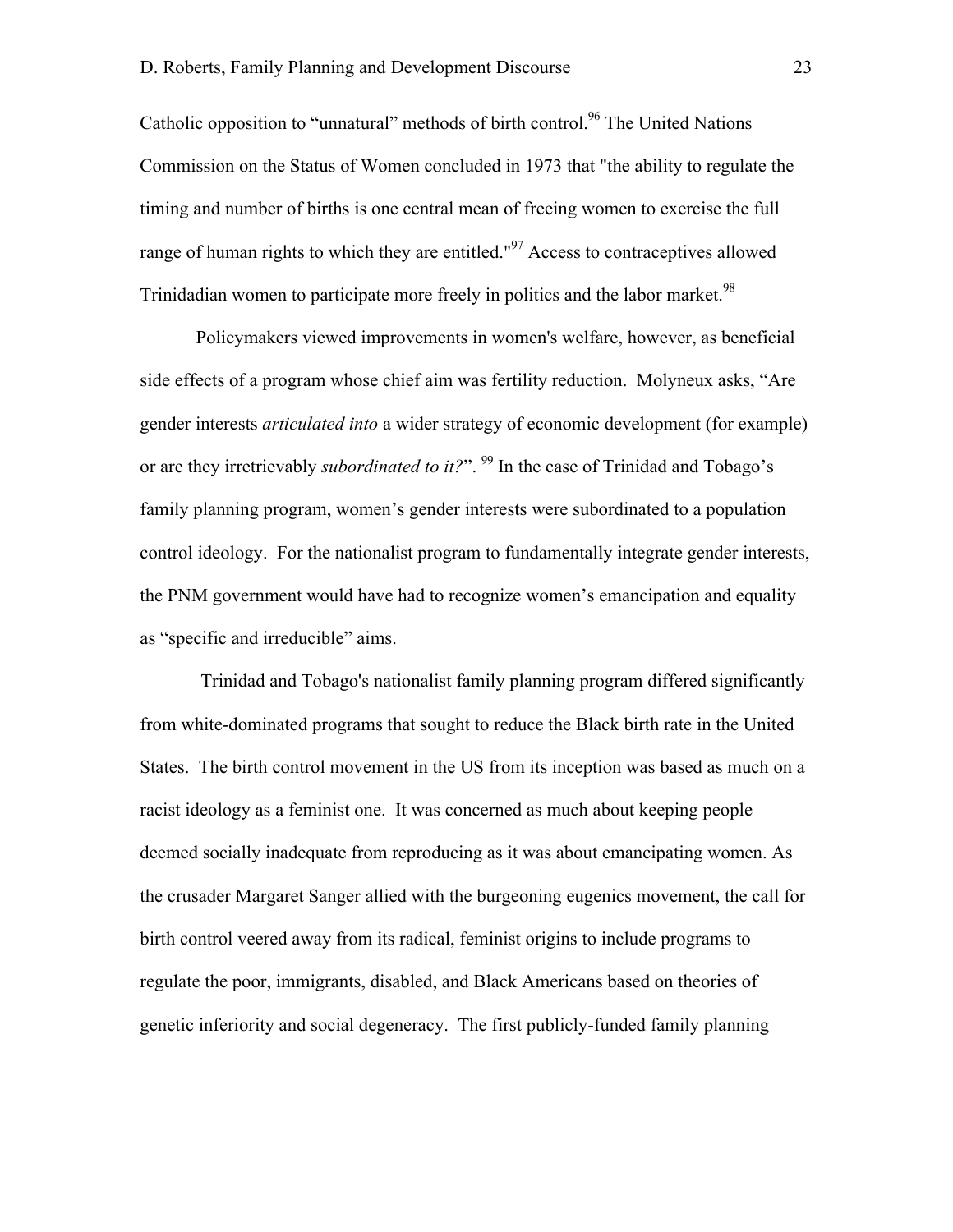clinics in the United States were established in the South to reduce the fertility rate of poor Blacks.

 As Black Americans agitated for their civil rights, the white backlash included reproductive regulation. During the 1960s and 1970s, thousands of poor Black women were coercively sterilized under federally funded programs. State legislators of that period considered a rash of punitive sterilization bills aimed at the growing number of Blacks receiving public assistance. More recently, efforts to encourage poor Black women to use long-lasting contraceptives such as Norplant and Depo-Provera, which coincided with welfare reform measures designed to deter births among women receiving public assistance, have resurrected the debate about race and birth control in the United States.

 I found no evidence in my research of any use of racial and ethnic differences in Trinidad and Tobago, primarily between citizens of African and Asian Indian descent, to promote the family planning program. Norma Andrews, Director of the Office of the Population Programme, noted in a 1975 publication:

No attempt has ever been made to alter through immigration, emigration, differential fertility, or any other measures the ethnic-racial composition of the country…. This is not to say that Trinidad is free from ethnic or racial tensions, and the whiter skinned minority is likely to be concerned with the rate of growth of the darker skinned majority made up of Africans and Indians. However, there have been no calls for a population policy to alter composition.<sup>100</sup>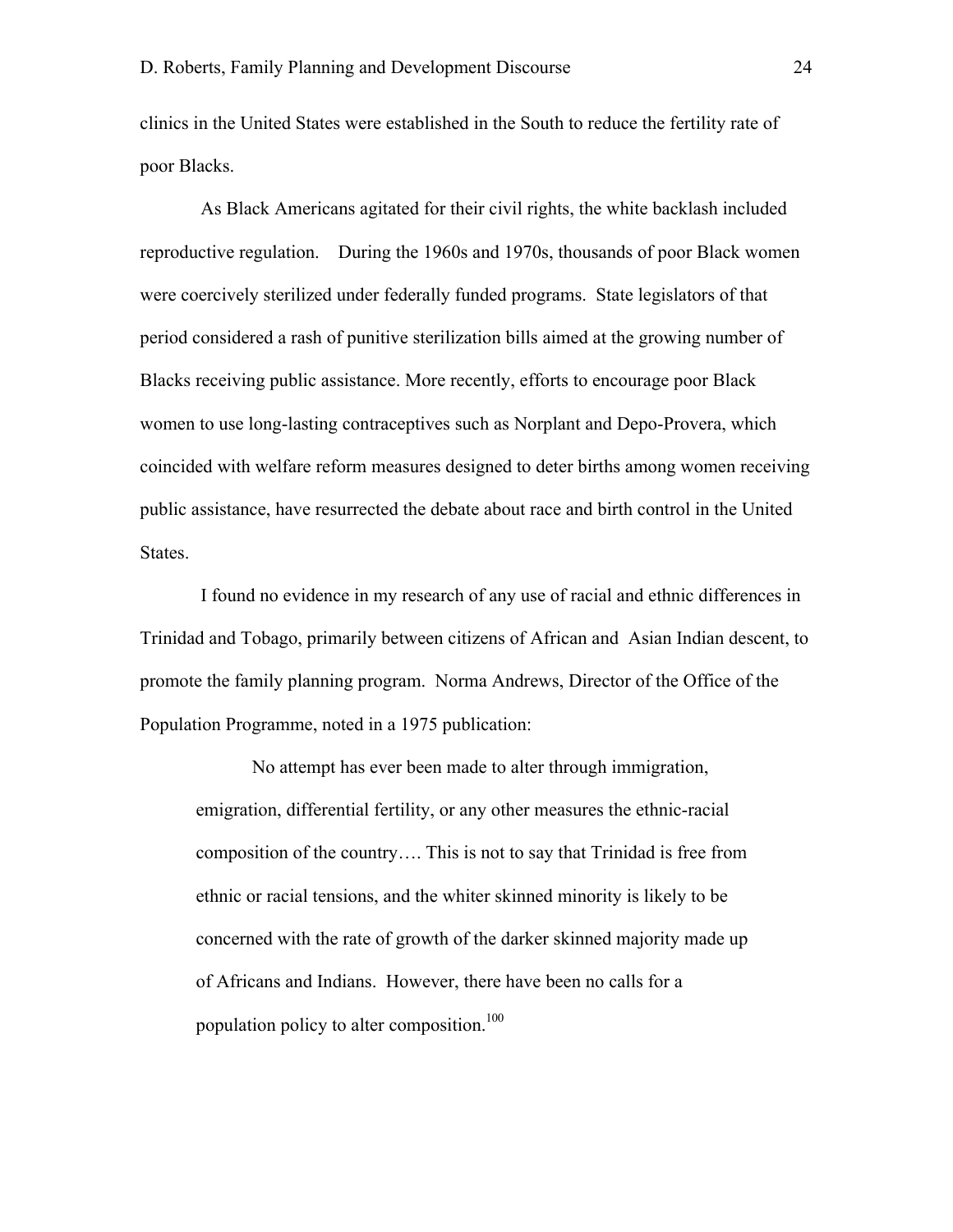A more likely scenario would be the PNM's use of the national family planning program to reduce the Indo-Trinidadian birth rate. Aaron Segal notes that "[t]here was concern in the PNM that population control be national, embracing the rural area, lest it affect the fragile racial balance by lowering the urban Negro birth rate more rapidly than the Hindu."<sup>101</sup> However, this did not entail any effort to encourage *greater* use of birth control by Indo-Trinidadian women.

Although the national family planning program was fundamentally flawed by population control ideology, its aim of national development also fundamentally distinguishes it from racist family planning programs in the United States. In the same way, Blacks' advocacy of birth control as a tool for racial betterment in the early twentieth century sharply differed from the contemporaneous eugenic agenda. White eugenicists promoted birth control as a way of preserving an oppressive social structure; Black leaders like Mary McLeod Bethune and W.E.B. DuBois promoted birth control as a way of toppling it.

Placing reproductive health within a nationalist agenda may create space for recognizing its relationship to social justice. African American women have historically placed birth control within a broader social context that must include racial injustice as well as gender inequality and religious traditions. In *Killing the Black Body*, I used Black women's struggle for reproductive freedom to advocate making social justice a central concern for reproductive health policy. Basing reproductive health claims on individual rights has not succeeded in granting Black women in the U.S. true freedom and control over their decisions. The dominant focus on individual choice ignores the social and economic barriers to exercising reproductive choice and provides no claim to government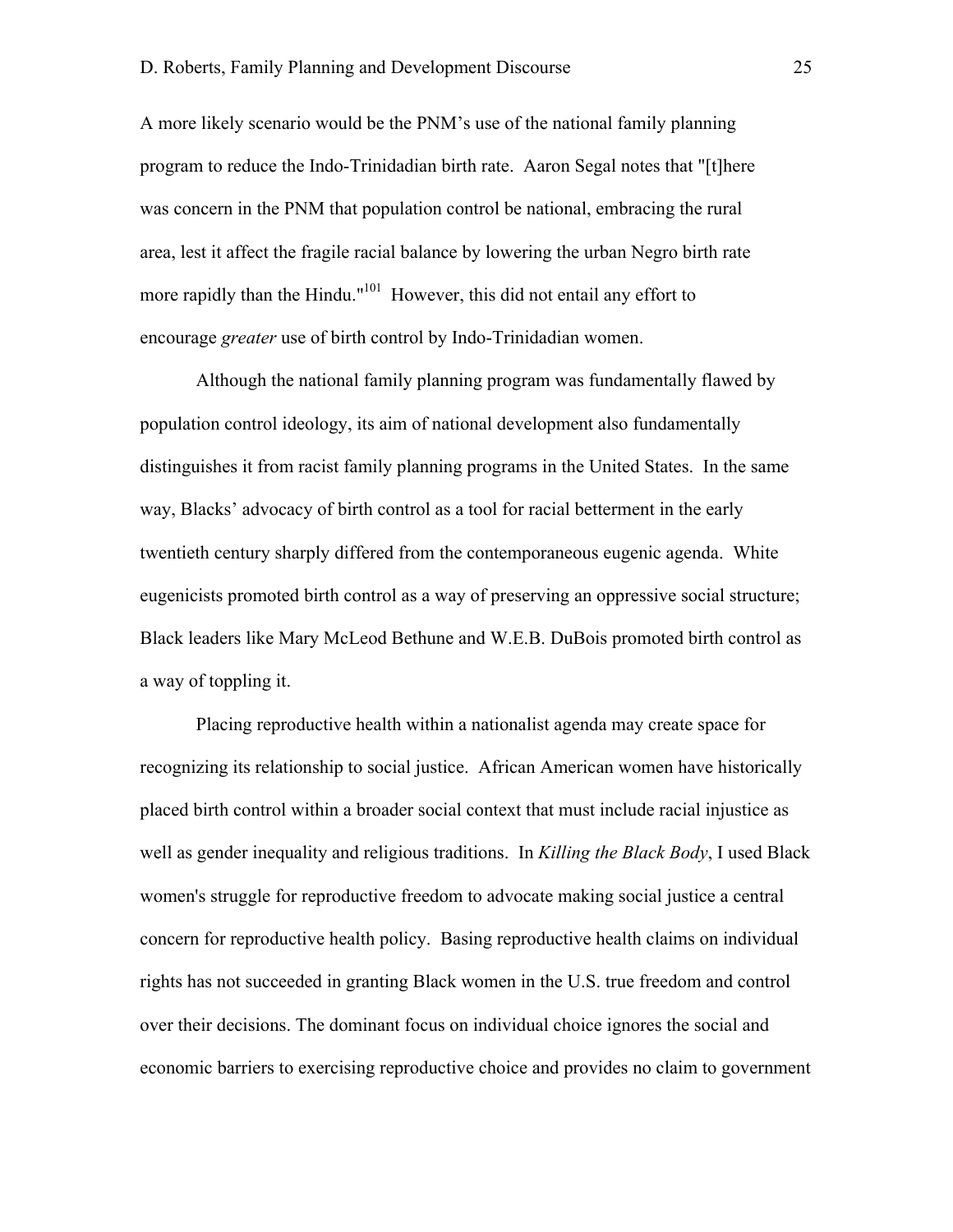resources. Black women have developed a distinctive voice in the reproductive rights movement that condemns the deplorable social conditions that constrain their ability to have healthy children, as well as the coercive use of family planning as a means of population control.<sup>102</sup> As the experience of Black women in the US makes clear, it is important to see reproductive freedom as an issue of social justice and not just the individualistic right to choose. Understanding reproductive health policy as a national rather than individual concern may be more conducive to considering social justice issues.

#### *The Potential for a Feminist Nationalism*

A feminist analysis of nationalism, then, must turn to identifying women's efforts within nationalist struggles to define a national identity and agenda that incorporates women's strategic interest in equality. Deborah Gray White notes that women of the Black Atlantic have been united by "the belief that women's liberation cannot be separated from nationalist struggles against racism, imperialism and classism," as well as by the problem of "how to integrate women's needs into nationalist agendas."<sup>103</sup>

Most Black women in the U.S., for example, did not passively accept the male admonition to cast aside birth control and have more babies for the revolution. Nor did most of those involved in the movement drop out because of sexist demands. Rather, many re-articulated the relationship between birth control and liberation and demanded the inclusion of women's reproductive rights in the nationalist project. Shirley Chisholm, the first Black woman in Congress, rejected the genocide argument against birth control as "male rhetoric, for male ears" and testified before a Senate committee about her female constituents' pleas for family planning services. As head of the Black Women's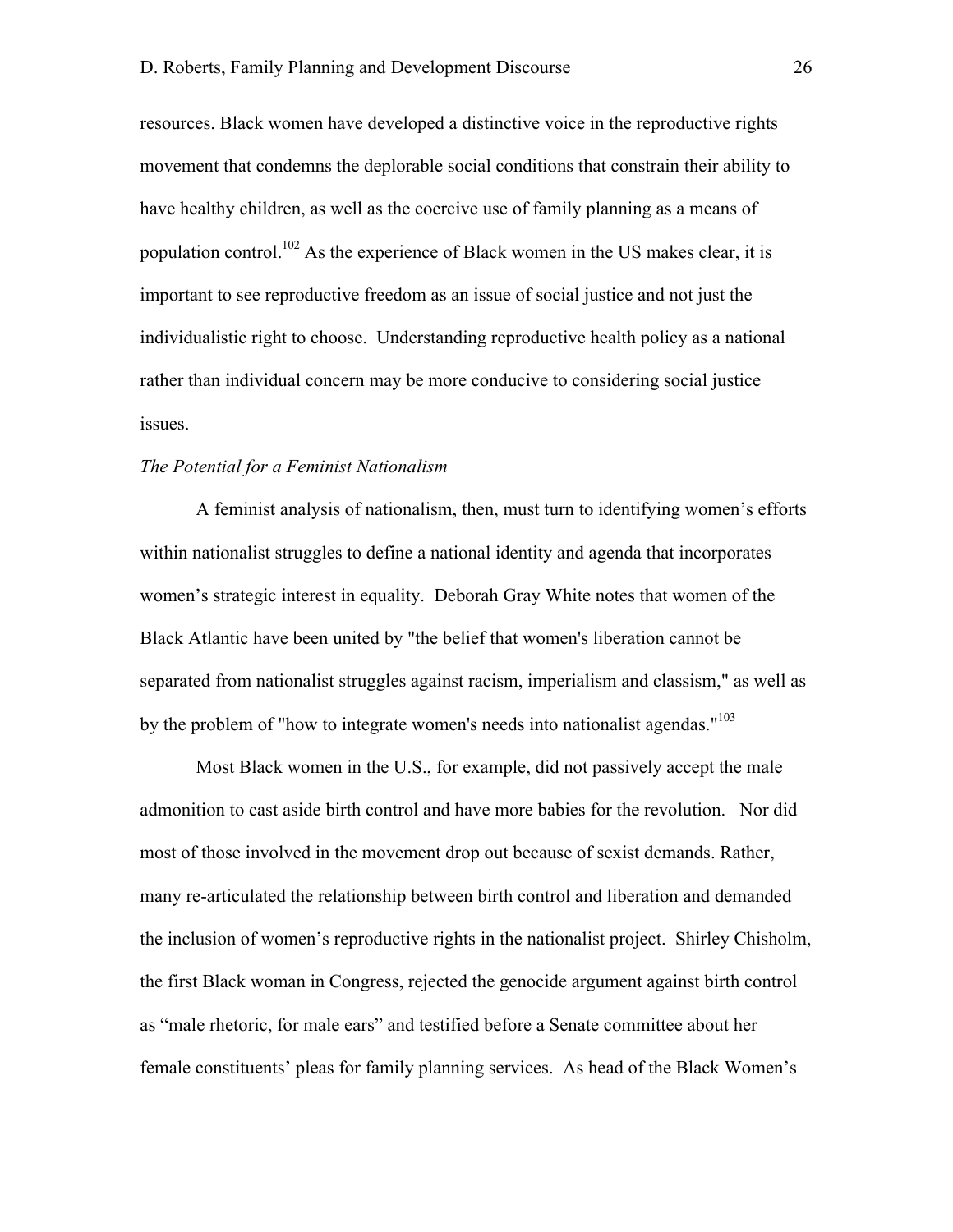Liberation Committee of the Student Nonviolent Coordinating Committee (SNCC), Frances Beal wrote in 1969 "Black women have the right and the responsibility to determine when it is in *the interest of the struggle to have children or not to have them and this right must not be relinquished to any* … to determine when it is in *her own best interests* to have children."<sup>104</sup>

In her essay, Toni Cade rejected the sexist implication that women's only role in the struggle was to bear children and the naïve faith that simply producing more children would improve conditions for Black Americans. She demanded to learn from Black men what plans they had to care for children and noted that the Pill enabled women to participate more fully in political activism. The conflict over family planning sometimes escalated into grassroots confrontations along gender lines. In 1969, Black women in the National Welfare Rights Organization in Pittsburgh battled William "Bouie" Haden, a community leader who worked to discontinue federal funding for Planned Parenthood clinics in six poor neighborhoods and threatened to firebomb any family planning projects in the area. The women successfully organized to restore clinic funds and to remove Haden as a delegate from the Homewood-Brushton Citizens Renewal Council.

#### *The Contemporary Debate on Legalizing Abortion*

One of the consequences of tying family planning to development in Trinidad and Tobago rather than to women's equality and autonomy is the absence of laws and policies that protect women's reproductive health or a strong women's movement for reproductive freedom.<sup>105</sup> Abortion is unlawful in Trinidad and Tobago, although it is widely practiced. The impact of family planning's origins on the contemporary debate in Trinidad and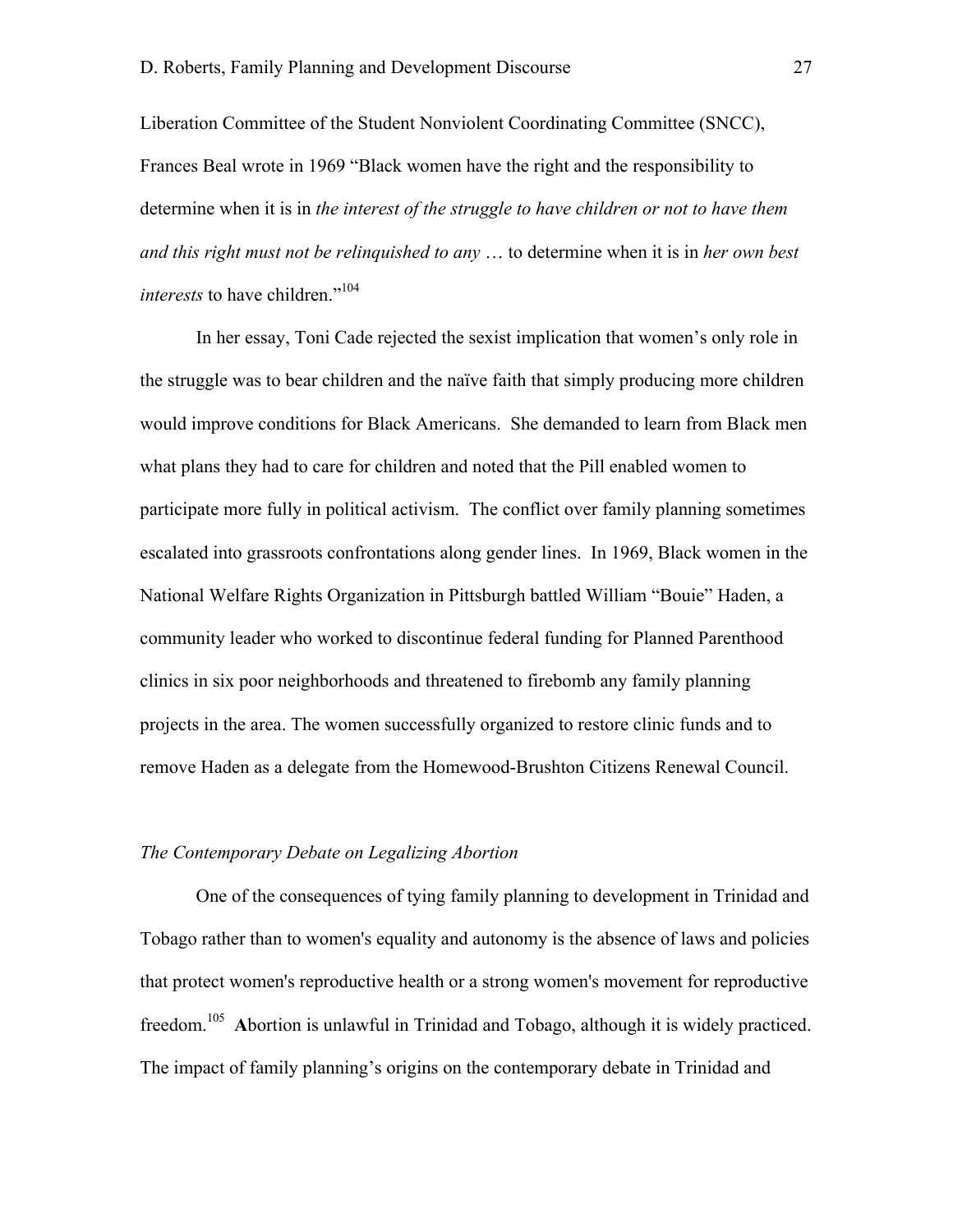Tobago about the legalization of abortion shows both the limitations of a male-dominated nationalism and the potential for its feminist revision.

Beginning in 2002, a grass roots organization called ASPIRE, Advocates for Safe Parenthood Improving Reproductive Equity, began campaigning to make abortion legal in Trinidad and Tobago. ASPIRE frames its argument in terms of the nation's public health. Using data on hospital admissions, ASPIRE makes a compelling case that the current law results in high rates of maternal mortality and morbidity because of deaths and illness from unsafe abortions. [Add figures]

ASPIRE characterizes this public health crisis as an issue of both social and gender justice, because it affects primarily poor women while wealthier women have access to safe services. Thus, ASPIRE uses a nationalist discourse that frames access to safe abortion as a public health issue, but that places women's interests at the forefront. By eliciting facts about maternal mortality and morbidity, ASPIRE also uses a feminist methodology that challenges prevailing assumptions about women's reality and calls attention to the concrete impact of the current law on women's welfare.<sup>106</sup> Rebecca Cook notes the importance of feminists' deployment of empirical evidence in establishing official violations of women's human rights. "In using such empirical studies," she writes, "feminist analysts attempt both to expose the negative effects of law on women's reproductive health and to make governments more accountable."<sup>107</sup> ASPIRE replaces the dominant family planning idiom focused on fertility rates with demographic data more attentive to women's welfare.

In her study of the politics of family planning policy in Indonesia, Leslie K. Dwyer discovered that Indonesian women respond to government programs promoting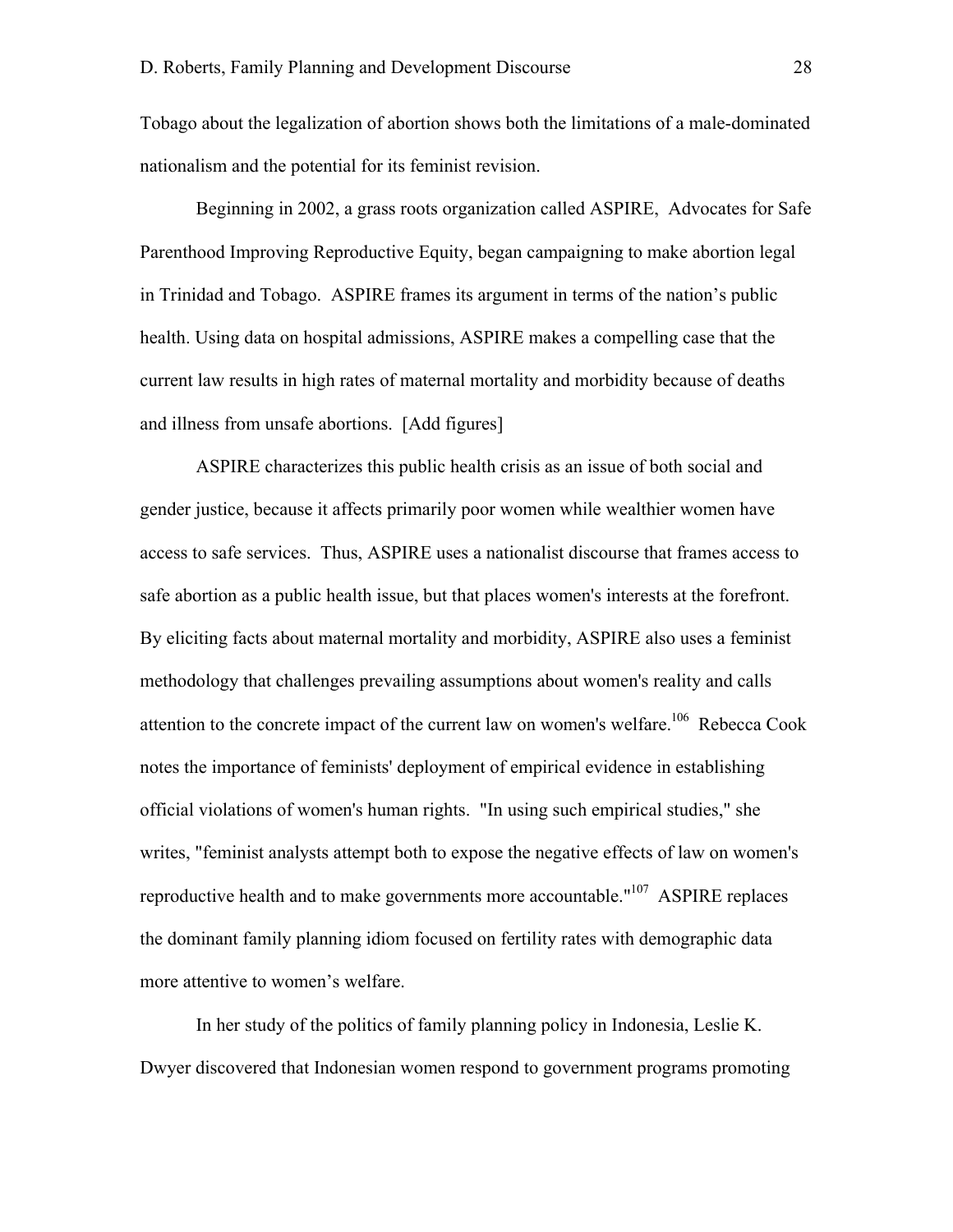birth control in multiple ways that include creating alternative and potentially disruptive cultural discourses.<sup>108</sup> Dwyer cautions against a theory of nationalism that ignores these "local resistances" that "percolate through Indonesian nationalist space": "[T]o focus primarily on nationalism as an agent of sexual control or repression is to lose sight of the possibility that the everyday encounter between sexuality and nationalism may be more complex." Although public protests against family planning policies are rare, Indonesian women "rework state discourses" by refusing to use certain types of contraceptives and by using meetings officially aimed at promoting birth control to discuss issues of concern to them. $109$ 

ASPIRE's re-articulation of the nation's interest in promoting women's reproductive health is a similar use of nationalist space to challenge the dominant male discourse. To completely explore the relationship between nationalism and the development of family planning policy in Trinidad and Tobago, we would have to investigate the meaning of the policy for the women who were enlisted to implement it in the 1960s -- a perspective omitted from the historical record.<sup>110</sup>

By framing the legalization of abortion as a national public health issue rather than using the rhetoric of individual choice and rights adopted by Western liberal abortion activists, ASPIRE also challenges the dominant feminist discourse. I confess that when I first encountered ASPIRE's argument, my initial response was to view it as an extension of the nationalist family planning policy grounded in development discourse. I was thrown off by ASPIRE's failure to state the organization's claims in the familiar terms of individual rights to bodily and decisional autonomy. Further thinking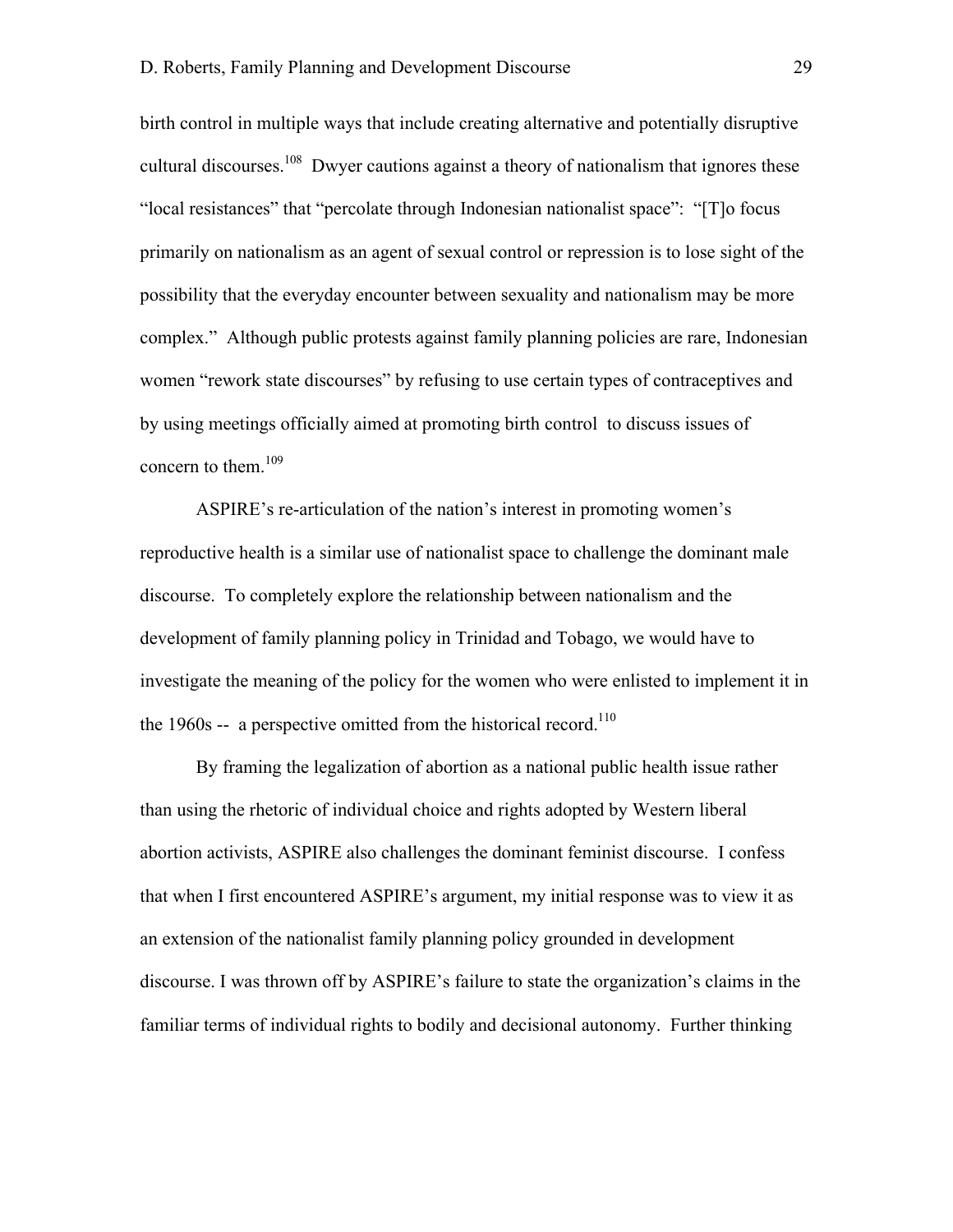led me to realize that, to the contrary, ASPIRE was constructing an alternative nationalism centered on social justice.

The original defense of family planning as a development project does have implications for ASPIRE's campaign, however. Despite ASPIRE's appeal to the national interest, the issue of maternal health has failed to galvanize support for changing the abortion law.<sup>111</sup> The media in Trinidad and Tobago have paid little attention to the deaths of women resulting from unsafe abortions, for example. ASPIRE has been unsuccessful at persuading even one legislator or government minister to publicly support abortion reform.

The failure to accept maternal health as a reason to legalize abortion contradicts the historical importance placed on development as the rationale for family planning. Reducing the maternal death rate should be a primary concern of development efforts. Halfdan Mahler observes that "the most striking fact about maternal health in the world today is the extraordinary difference in maternal death rates between industrialized and developing countries."<sup>112</sup> This aspect of maternal death can be attributed in part to differences in abortion law reform between industrialized and developing countries.<sup>113</sup> The medical community's support for the national family planning program in the 1960s stemmed in part from the concern over the safety of illegal abortions, which were widespread in Trinidad and Tobago.<sup>114</sup> In 1963, 5,000 women were admitted to Port of Spain General Hospital for medical complications resulting from illegal abortions.<sup>115</sup> One researcher noted in 1969 that "[t]he figures indicate that illegal abortation [sic] may be more frequent than FPA sponsored methods of contraception."<sup>116</sup>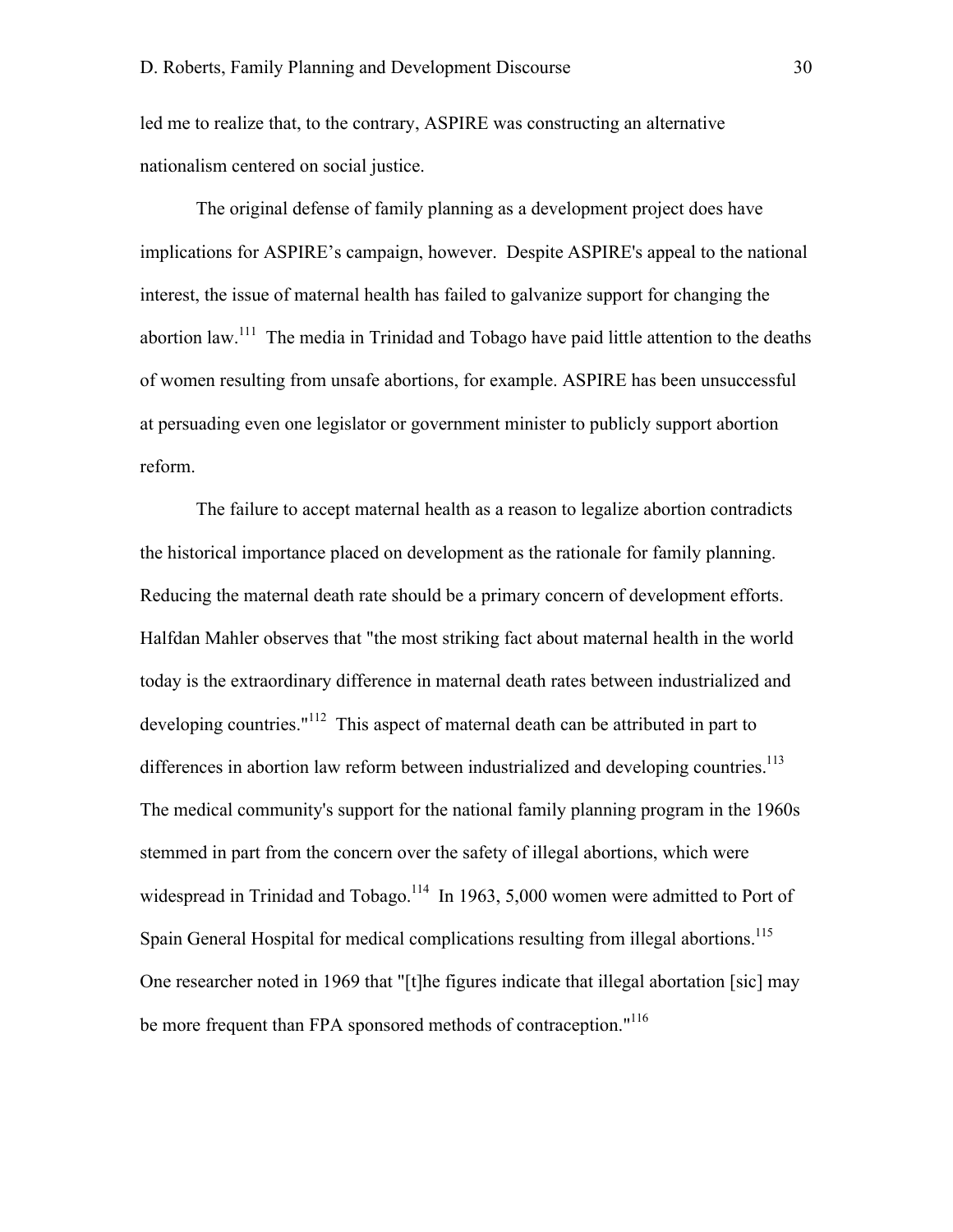Why didn't the government of Trinidad and Tobago make safe abortion services, along with birth control, part of the national family planning program? The reasons are complicated, including vehement opposition to abortion by the Roman Catholic Church. Had the national family planning policy been grounded in a concern for women's health, equality, and autonomy, however, ASPIRE's arguments supporting legalization of abortion would probably carry greater weight today. Thus, while women can and do create alternative nationalisms, masculinist structures and ideologies place constraints on what they can accomplish.

The experience of abortion law reform in the new South Africa demonstrates a similar pattern of feminist potential inhibited by roadblocks placed by the former regime. [More on South African Constitution and abortion law]

Thus, the potential for a feminist redefinition of the national identity and project is constrained, but not foreclosed, by structures and ideologies put in place by the existing masculinist nationalism. As Sharp observes, "the postponement of a consideration of gender issues in the name of the construction of the nation-state will irrevocably alter the direction the emerging nation-state will take." $117$  This case study shows that this observation is correct to the extent that it recognizes the limitations imposed by nationalisms that exclude gender issues. We can imagine, for example, that ASPIRE's argument in support of abortion reform would carry more weight today had the PNM made women's health and equality, rather than fertility reduction, the central aim of the national family planning program. This case study also shows, however, that the nation is not inherently, inevitably, or totally controlled by male interests and opposed to women's interests.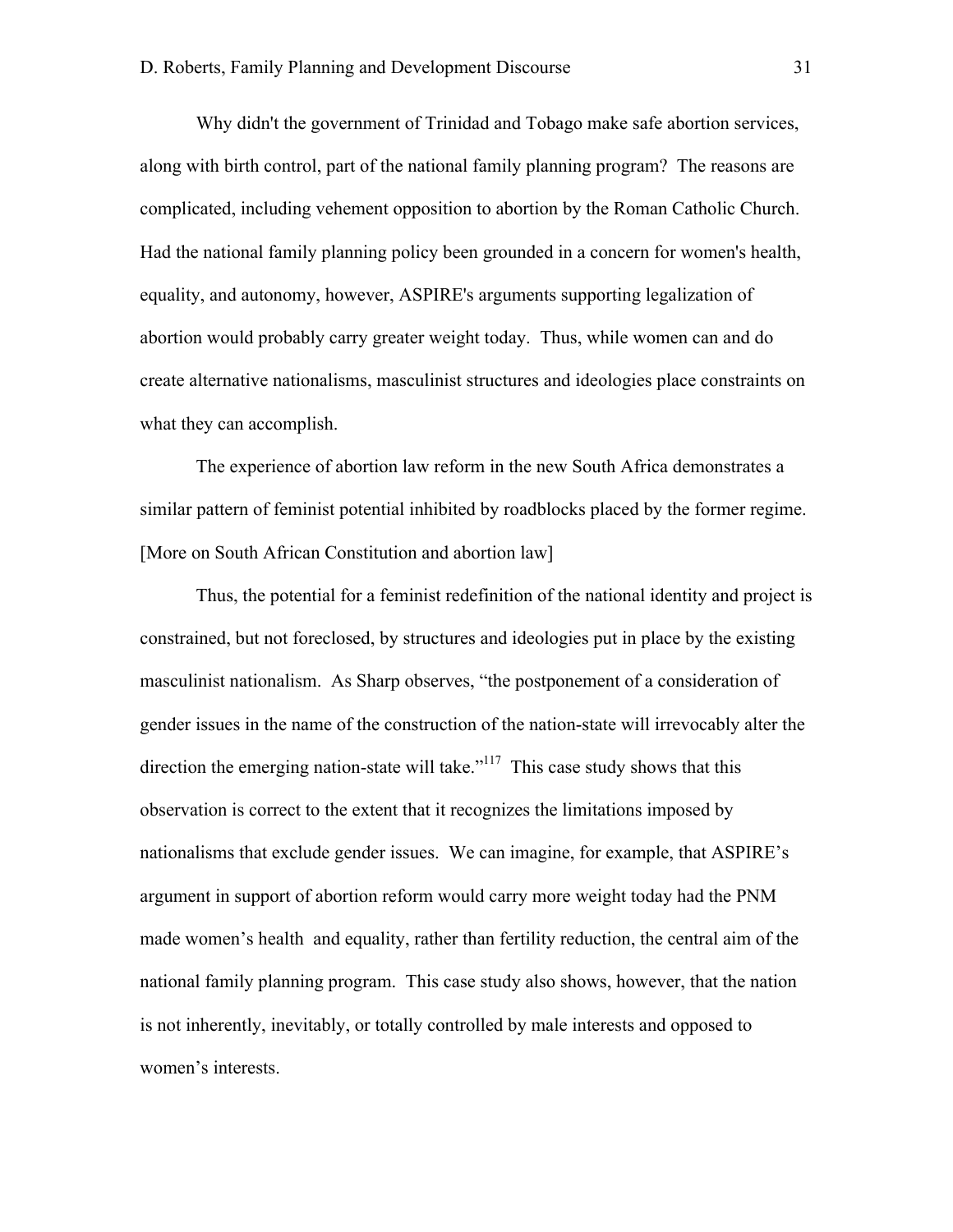## IV. Conclusion

This case study of family planning policy in Trinidad and Tobago shows the dangers of subsuming women's interests within a nationalist agenda. My argument is not that women's interests inherently conflict with a nationalist mission, a charge that men often use to disregard women's claims for equality and preserve the nation's patriarchal order. Rather, I am arguing precisely the opposite point. Women should be treated as equal citizens of the nation and their interests -- in health, autonomy, and equality - should be integrated in the nationalist agenda for development. This means more than enlisting women's active participation in programs that privilege men's dominant position. As Rhoda Reddock observes in the epilogue of *Women, Labour & Politics in Trinidad and Tobago*, "The lesson to be learnt from our history is that it is not enough to fight for a more dominant role in this inequitable, patriarchal system. The challenge is to work towards transforming this system through the creation of new forms of human and social relations."<sup>118</sup>

In the 1960s and 1970s, the government of Trinidad and Tobago mobilized women in a patriarchal model of family planning based on population control that failed to tackle the global and structural inequities that created the nation's underdevelopment. The work of ASPIRE in advocating for abortion reform based on concern for women's health and social justice illustrates the potential for a nationalist development project based on feminist ideals.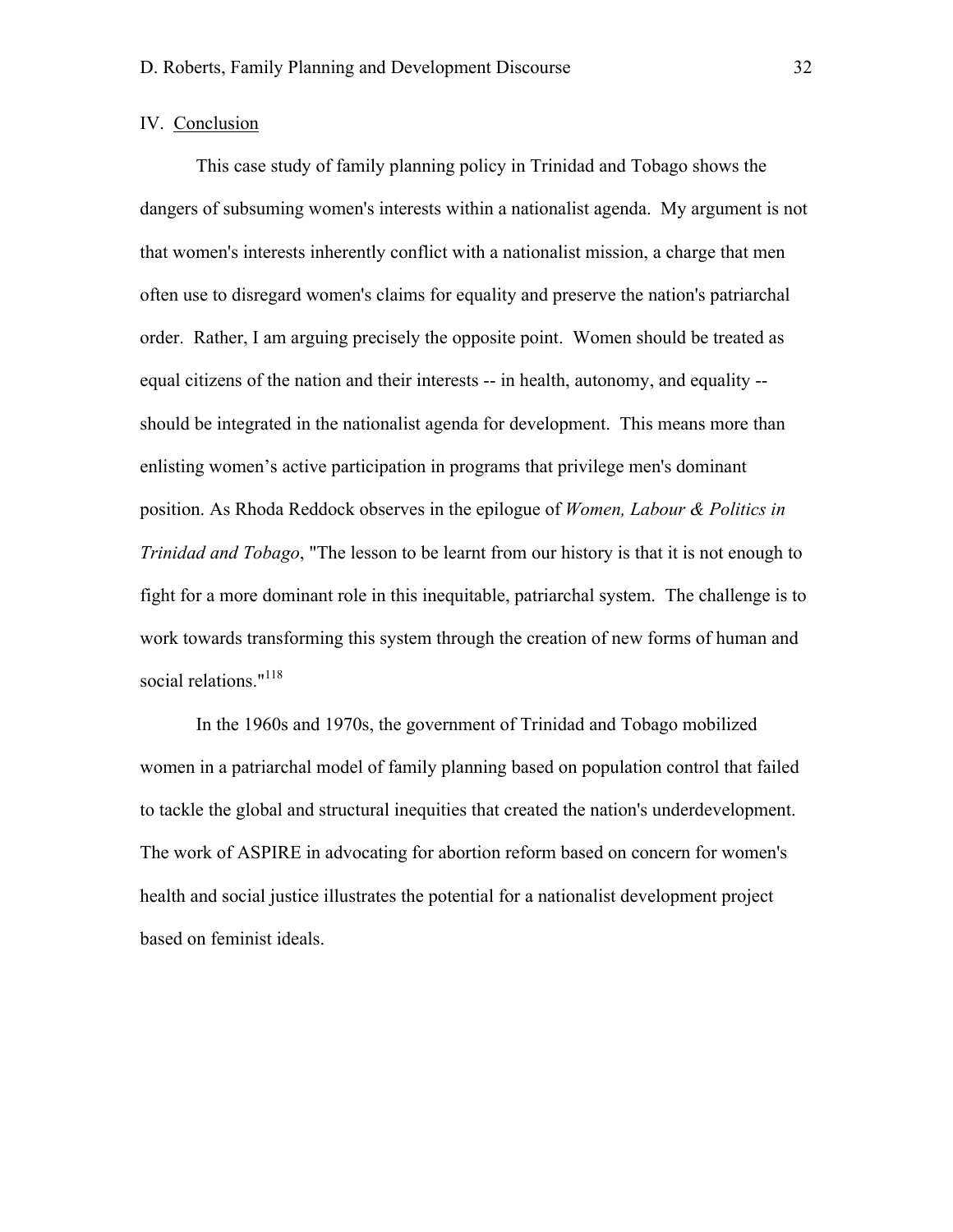## Endnotes

I researched this paper during a Fulbright fellowship at the Centre for Gender and Development Studies, University of the West Indies, St. Augustine, Trinidad and Tobago, during 2002-2003. I am grateful to Rhoda Reddock, head of C.G.D.S., for her generous welcome and support and to Lirlyn Elliot, U.W.I. librarian, for her research assistance. I presented earlier drafts of this paper at the Caribbean Feminisms Workshop Project and Faculty of Law, University of the West Indies, Cave Hill, Barbados, and at the 2003 Caribbean Studies Association Annual Conference, and thank the participants for their comments and suggestions. I am especially grateful to Caroline Allen, Dylis MacDonald, Tracy Robinson, and Michelle Rowley for their helpful ideas about this project and to Patricia Mohammed for sharing her research on the Family Planning Association of Trinidad and Tobago.

<sup>2</sup> Harewood, *The Population of Trinidad and Tobago*, p. 132.

<sup>3</sup> Norma Andrews, "Trinidad and Tobago," in Aaron Lee Segal, ed., *Population Policies in the Caribbean* Lexington, MA: Lexington Books, 1975), p. 73.

<sup>4</sup> Jack Harewood, *The Population of Trinidad and Tobago* (St. Augustine, Trinidad & Tobago: Institute of Social & Economic Research, University of the West Indies, 1975), pp. 9-10)**[check publisher]**; Harewood (1973)

<sup>5</sup> West India Royal Commission of 1938 quoted in Reddock, *Women, Labour & Politics in Trinidad & Tobago*), p. 223.

<sup>6</sup> Ibid.

 $7$  Reddock, Women, Labour & Politics, p. 224.

<sup>8</sup> Scott Menard & Elizabeth W. Moen, "The Relative Importance of Family Planning and Development for Fertility Reduction: Critique of Research and Development of Theory," in Scott W. Menard and Elizabeth W. Moen, eds., *Perspectives on Population: An Introduction to Concepts and Issues* (New York: Oxford University Press, 1987), p. 229.

 $^{9}$  Reddock, Women, Labour & Politics, p. 224.

<sup>10</sup> Reddock, Women, Labour & Politics, p. 225.

<sup>&</sup>lt;sup>1</sup> Harewood, *The Population of Trinidad and Tobago*, p. 132; Rhoda E. Reddock, *Women, Labour & Politics in Trinidad & Tobago: A History* (Kingston, Jamaica: Ian Randle Publishers, 1994), pp. \_\_\_ - \_\_\_.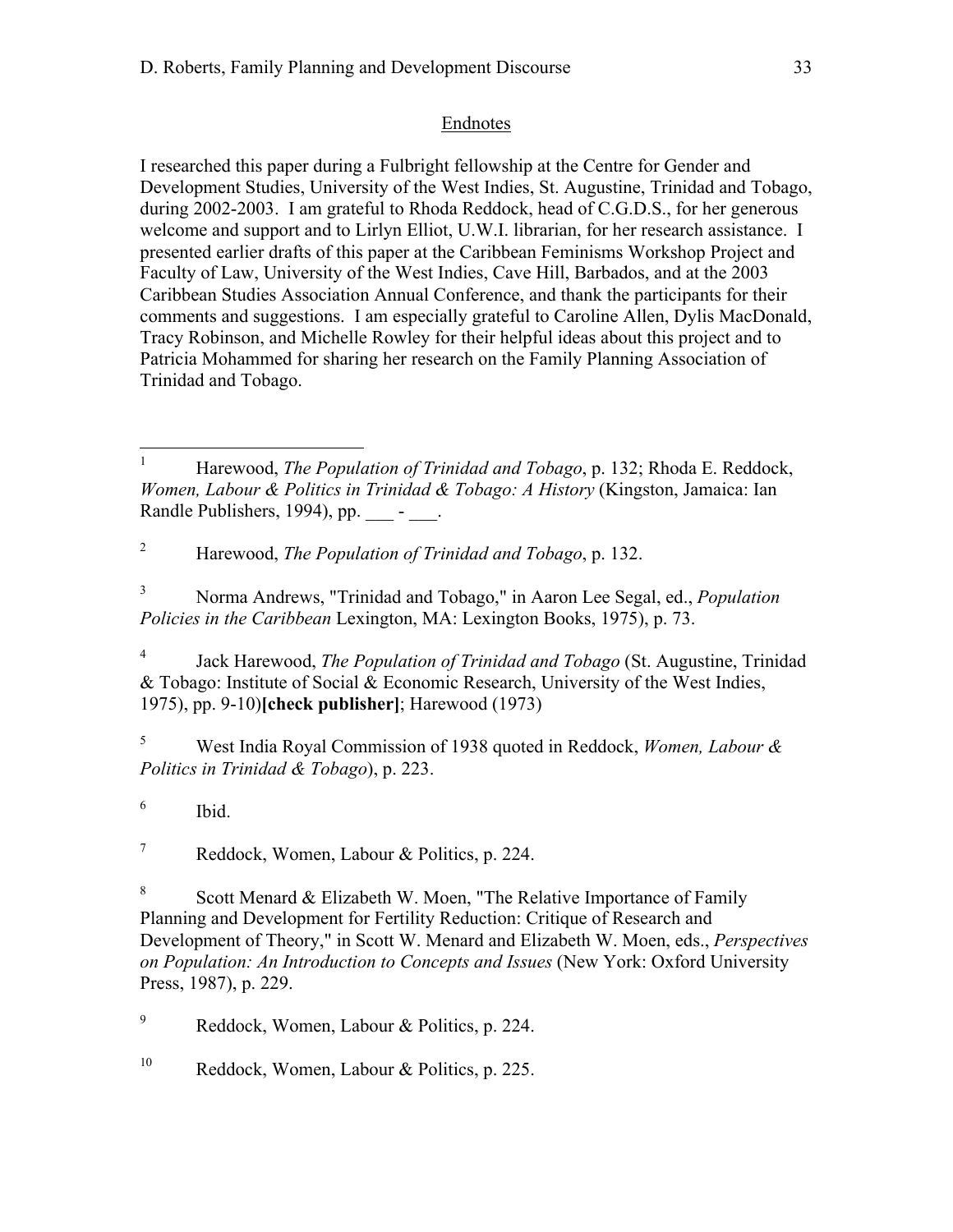<sup>11</sup> Ralph Henry, "Jobs, Gender and Development Strategy in the Commonwealth

Caribbean," in Patricia Mohammed & Catherine Shepherd, eds., *Gender in Caribbean*

*Development* (Barbados: Canoe Press, University of the West Indies 1988), p. 176.

# **[Handbook of Development Economics; Handbook of Population Economics]**

<sup>12</sup> Reddock, Women, Labour & Politics, p. 223.

 $13$  Ibid., pp. 213-222.

<sup>14</sup> See Reddock, Women, Labour & Politics in Trinidad & Tobago, p. 223.

<sup>15</sup> Andrews, "Trinidad and Tobago," p. 73.

<sup>16</sup> According to the 1960 census in Trinidad and Tobago, Roman Catholics were about 36 % of the population, Anglicans were 21 %, and other Christians were 14 %. Hindus composed the second largest religious group, with 23 % of the population, while Muslims were 7 %. Harewood, "Recent Population Trends and Family Planning Activity in the Caribbean," p. 885, n. 14.

<sup>17</sup> Reddock, Women, Labour & Politics in Trinidad & Tobago, p. 223.

<sup>18</sup> Harewood, *The Population of Trinidad and Tobago*, p. 195. See generally George W. Cadbury, "Outlook for Government Action in Family Planning in the West Indies," in Clyde V. Kiser, ed., *Research in Family Planning* (Princeton, NJ: Princeton University Press, 1962).

<sup>19</sup> Andrews, "Trinidad and Tobago," p. 75.

<sup>20</sup> Reddock, Women, Labor & Politics in Trinidad & Tobago, p. 225.

<sup>21</sup> Harewood, *The Population of Trinidad and Tobago, p. 195*; Mrs. Ian McBride, "History of the FPA in Trinidad and Tobago" (unpublished paper, 1968).

<sup>22</sup> McBride.

<sup>23</sup> The first Family Planning Association in the Commonwealth Caribbean was established in Barbados in 1955. William C. Gilmore, "Demographic Trends and Governmental Policy Options in Barbados: Abortion Law Reform in Perspective" (unpublished paper, 1979), p. 4 & n.13.

<sup>24</sup> (PNM 1965, p. 1). See Segal, *Politics and Population in the Caribbean*, p. 64.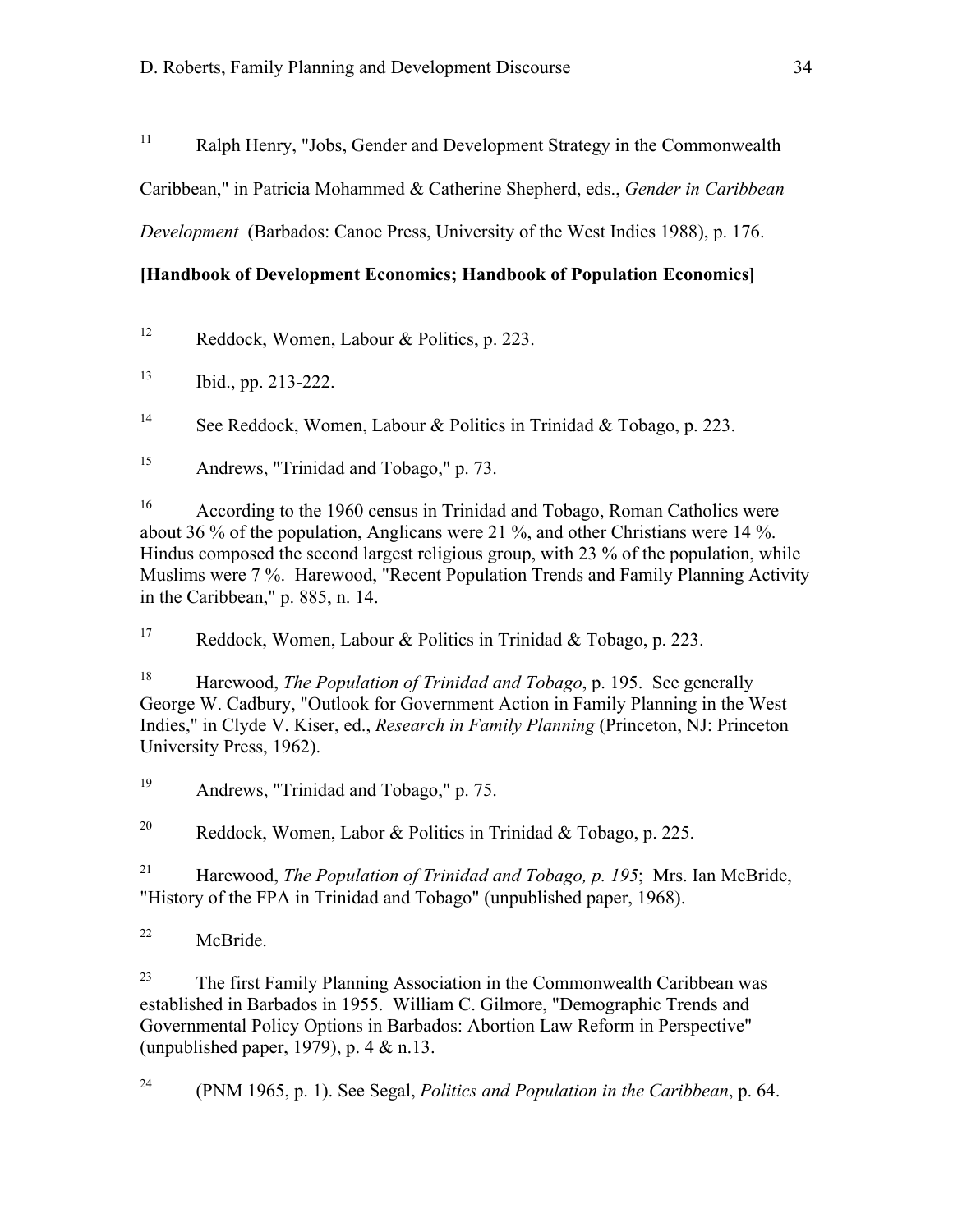<sup>25</sup> Segal, *Politics and Population in the Caribbean*, p. 65.

 $^{26}$  Ibid.

 $\overline{a}$ 

 $^{27}$  PNM 1965, pp. 60-61.

<sup>28</sup> Harewood, *The Population of Trinidad and Tobago, p. 196.* **[Check figures; Segal writes 37 to 25/1000]**

<sup>29</sup> Segal, *Politics and Population in the Caribbean*, p. 59.

<sup>30</sup> Harewood, *The Population of Trinidad and Tobago*, p. 196; Andrews, "Trinidad and Tobago," p. 80. See generally Segal, *Politics and Population in the Caribbean*, pp. 28-32 (discussing foreign aid to family planning programs in the Caribbean). IPPF provided 70.38 % of the FPA's income in 1968, 75.2 % in 1969, 62.08 % in 1970, 60.87 % in 1971, and 63.72 % in 1972. De Four, Progress Report, p. 6, Income Table.

<sup>31</sup> Andrews, "Trinidad and Tobago," p. 80.

<sup>32</sup> Segal, *Politics and Population in the Caribbean*, p. 62.

<sup>33</sup> De Four, Progress Report, p. 3.

<sup>34</sup> Segal, *Politics and Population in the Caribbean*, p. 63.

<sup>35</sup> Hubert De Four, Family Planning in Trinidad and Tobago Progress Report (paper presented at the IPPF/WHR Executive Committee Meeting Held at the Trinidad Hilton, January 29-30, 1976), p. 3.

<sup>36</sup> 1983 FPA Annual Report; find similar quote in reports from 1960s.

<sup>37</sup> Harewood, "Recent Population Trends and Family Planning Activity in the Caribbean," p. 886.

<sup>38</sup> Andrews, "Trinidad and Tobago," pp. 75, 77.

<sup>39</sup> Andrews, "Trinidad and Tobago," p. 80.

<sup>40</sup> Harewood, *The Population of Trinidad and Tobago*, p. 196.

 $^{41}$  Ibid, p. 197.

<sup>42</sup> Harewood, *The Population of Trinidad and Tobago, p. 198.*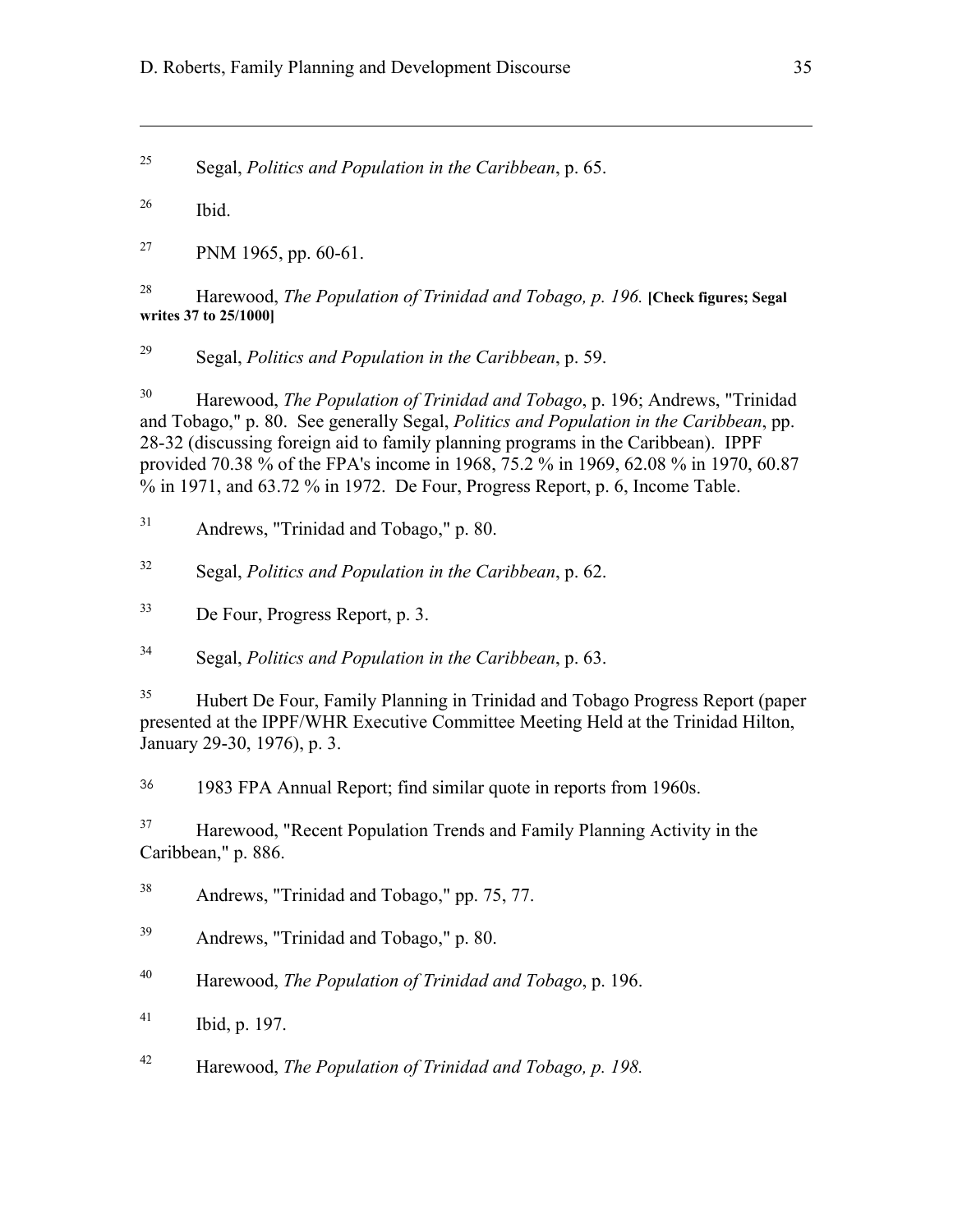<sup>43</sup> Harewood, "Recent Population Trends and Family Planning Activity in the Caribbean," p. 892. See also Aaron Segal, *Politics and Population in the Caribbean* (Rio Piedras, Puerto Rico: Institute of Caribbean Studies, University of Puerto Rico, 1969), pp. 25-26 (listing factors that explain Trinidad government's ability to adopt a national family planning policy, including local Roman Catholic hierarchy's change in position).

<sup>44</sup> Jack Harewood, *Female Fertility and Family Planning in Trinidad and Tobago: Final Report on the 1970 Family Planning Survey-Females* (1973). See also Jack Harewood & Norma Abdulah, *What Our Women Know, Think and Do About Birth Control: A Graphic Summary of the Results of the Family Planning Survey-Females* (St. Augustine, Trinidad & Tobago: University of the West Indies, Institute of Social  $\&$ Economic Research).

 $^{45}$  Harewood, Final Report, \_\_\_.

- 46 Harewood, Final Report .
- 47 Harewood, Final Report .

48 Harewood, Final Report, \_\_\_.

49 Harewood, Final Report, .

<sup>50</sup> Harewood, Final Report, .

 $51$  See also Harewood, Final Report, ("It is apparent that the higher the proportion of a group who are 'aware' of the population problem the greater the likelihood that persons in this group will practise birth control. Thus, efforts to increase 'awareness' would be more than justified if it is desired to increase contraceptive practice.")

<sup>52</sup> Harewood, *The Population of Trinidad and Tobago*, pp. 50-56; Harewood 1973, p. 33.

<sup>53</sup> Harewood 1973, p. 33.

<sup>54</sup> Harewood, *The Population of Trinidad and Tobago*, pp. 194, 209.

<sup>55</sup> Jack Harewood, "Recent Population Trends and Family Planning Activity in the Caribbean Area," *Demography* 5 (2) (1968), pp. 874, 879-881.

<sup>56</sup> Deborah Gray White, "Nationalism and Feminism in the Black Atlantic," in Patricia Grimshaw, Katie Holmes, & Marilyn Lake, eds., *Women's Rights and Human Rights : International Historical Perspectives* (Palgrave, 2001), pp. 231, 234.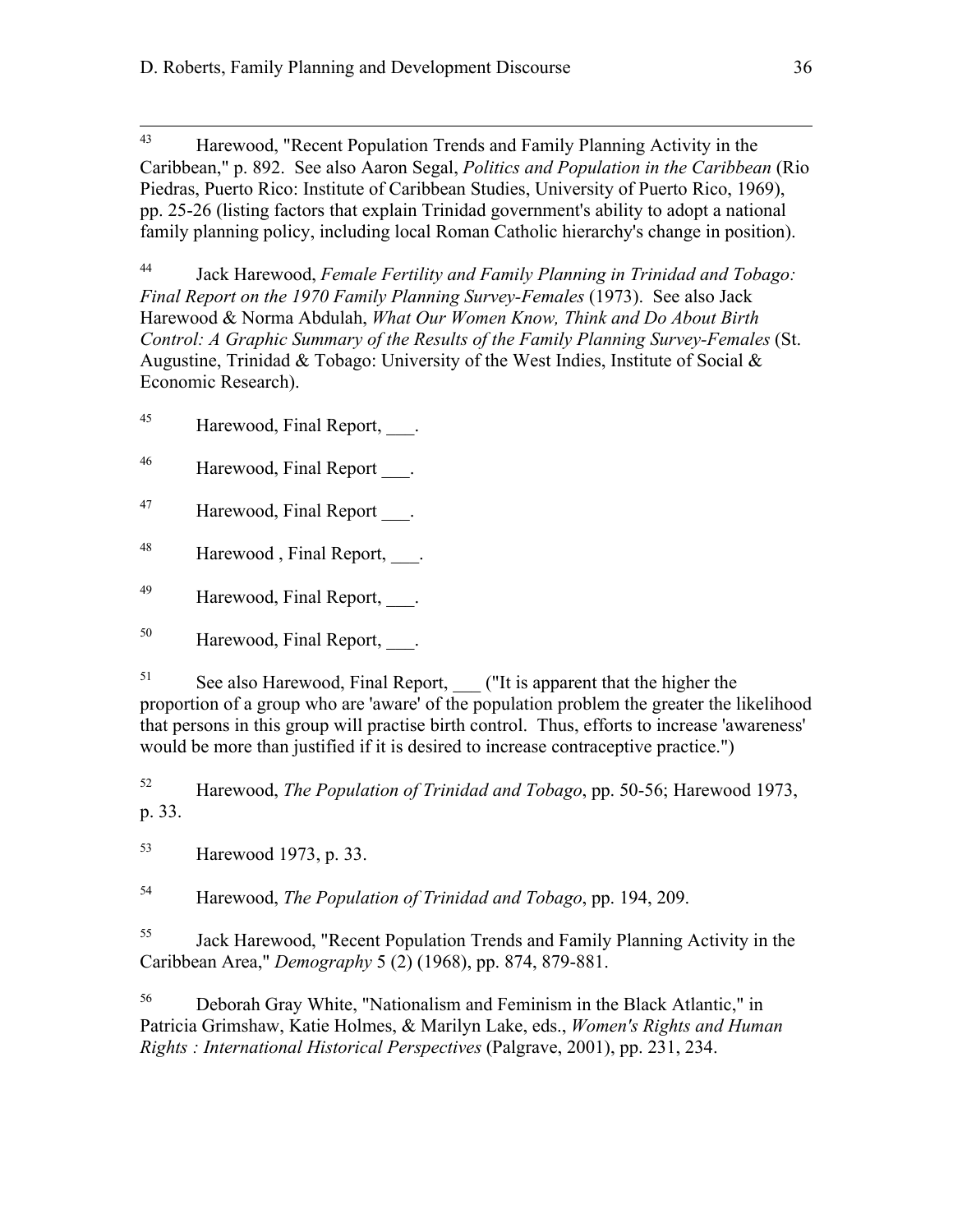<sup>57</sup> Tamar Mayer, "Gender Ironies of Nationalism: Setting the Stage," in Tamar Mayer, ed., *Gender Ironies of Nationalism: Sexing the Nation* 1,1 (London: Routledge 2000).

<sup>58</sup> Ibid. at 19. See generally Ann McClintock, *Imperial Leather: Race, Gender and Sexuality in the Colonial Contest* (London and New York: Routledge, 1995).

<sup>59</sup> McClintock, p. 262.

 $60$  White, "Nationalism and Feminism in the Black Atlantic," p. 235.

 $61$  White, "Nationalism and Feminism in the Black Atlantic," p. 236; Kathleen Staudt, "The Impact of Development Policies on Women," in M.J. Hay & S. Stichter, eds., *African Women: South of the Sahara* (New York: Longman Group, 1995), p. 225.

 $62$  Nkiru Nzegwu, "Recovering Igbo Traditions: A Case for Indigenous Women's Organization in Development," in Martha Nussbaum & Jonathan Glover, eds., *Women, Culture and Development: A Study of Human Capabilities (New York: Oxford* University Press, 1995), pp. 444, 461.

<sup>63</sup> Irene Tinker, ed., Persistent Inequalities: Women and World Development (New York: Oxford University Press, 1990); Ester Boserup, *Women's Role in Economic Development* (New York: St. Martin's Press, 1970); Peggy Antrobus, "Women in Development Programmes: The Caribbean Experience (1975-1985)," in Patricia Mohanned & Catherine Shepherd, eds., *Gender in Caribbean Development* (Barbados: Canoe Press, University of the West Indies 1988), p. 35.

<sup>64</sup> Irene Tinker, "The Making of a Field: Advocates, Practitioners, and Scholars," in Irene Tinker, ed., Persistent Inequalities: Women and World Development (New York: Oxford University Press, 1990), pp. 27, 31-32. 52-53. Feminist critiques of development have challenged the overemphasis on economic growth in most development schemes, proposed new concepts of development focused on ending social inequities, and demanded women's active involvement in the formulation of development strategies and in structural transformation. Bunch & Carrillo, "Feminist Perspectives on Women in Development," pp. 74-82; Peggy Antrobus, "Women in Development Programmes: The Caribbean Experience (1975-1985)," in Patricia Mohammed & Catherine Shepherd, *Gender in Caribbean Development* (Barbados, Jamaica & Trinidad & Tobago: Canoe Press, University of the West Indies, 1988), pp. 35, 42-48.

<sup>65</sup> Linden Lewis, "Nationalism and Caribbean Masculinity," in Mayer, *Gender Ironies of Nationalism*, pp. 261, 263.

<sup>66</sup> Ibid. at 270.

 $67$  Reddock, Women, Labour & Politics in Trinidad & Tobago, p. 238.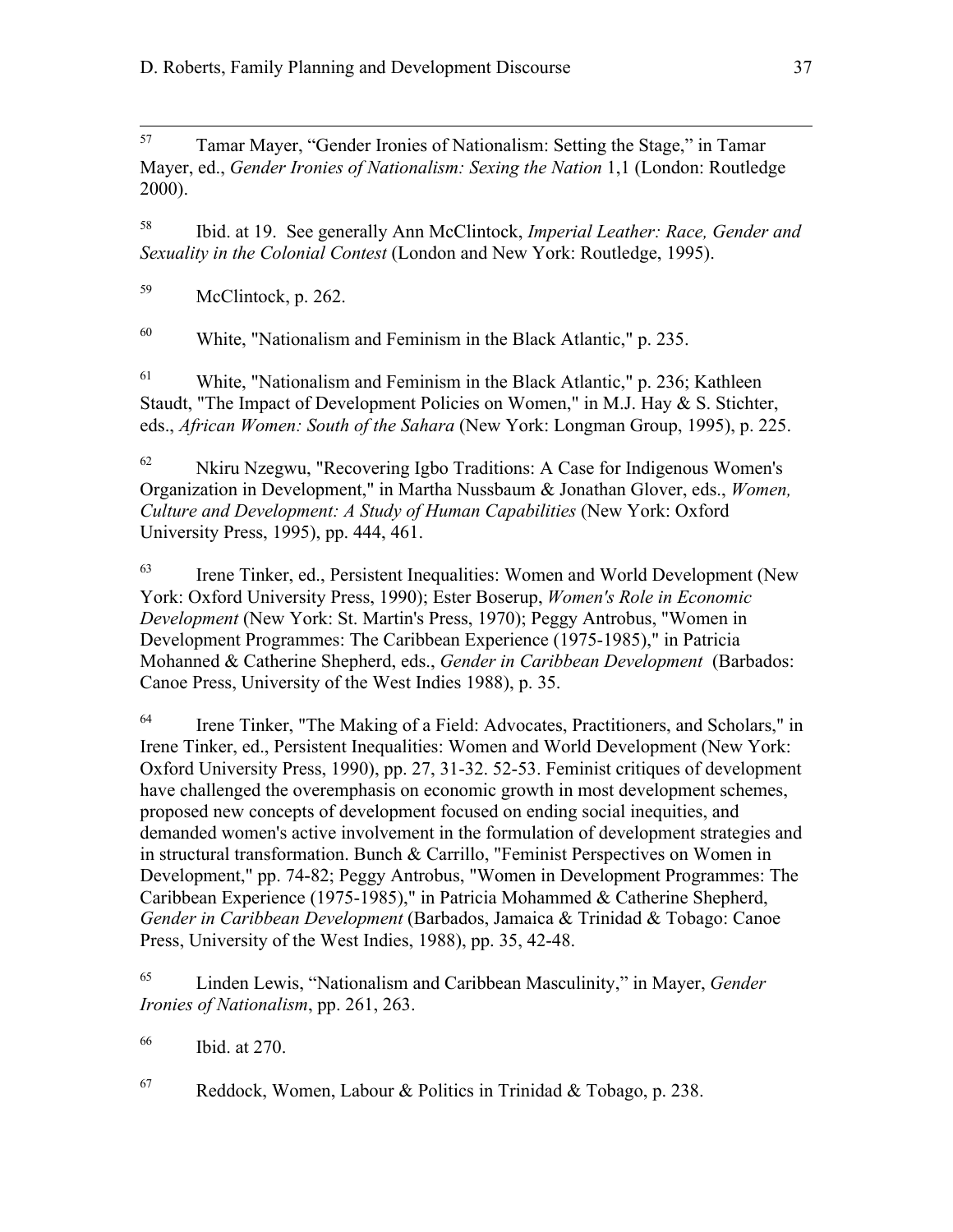- <sup>68</sup> Reddock, Women, Labour & Politics in Trinidad & Tobago, pp. 302-304.
- <sup>69</sup> Ibid., p. 247.

 $\overline{a}$ 

- $70$  Reddock, p. 307.
- $71$  Reddock, p. 308.
- $72$  The PNM Weekly, quoted in Reddock, pp. 305-06.
- $^{73}$  Ibid.
- $^{74}$  Ibid. (citation omitted).

 $75$  Reddock, p. 322. See also Lewis, "Nationalism and Caribbean Masculinity, p.

275: "Active involvement of women in mobilization around the issue of self-

determination did not necessarily or automatically suggest a feminist consciousness."

[But note: Housewife Association of T&T criticized social and medical services for

mothers.]

<sup>76</sup> Quoted in Reddock, p. 308.

<sup>77</sup> Elizabeth W. Moen, "What Does 'Control Over Our Bodies' Really Mean?," in Scott W. Menard and Elizabeth W. Moen, eds., *Perspectives on Population: An Introduction to Concepts and Issues* (New York: Oxford University Press, 1987), pp. 277, 278; Reva Siegel, "Reasoning from the Body: A Historical Perspective on Abortion Regulation and Questions of Equal Protection," Stanford Law Review 44 (1992), p. 261.

<sup>78</sup> Moen, "What Does 'Control Over Our Bodies' Really Mean?," p. 282, quoting Linda Gordon, Woman's Body, Woman's Right (New York: Grossman, 1976), p. 418.

<sup>79</sup> Moen, "What Does 'Control Over Our Bodies' Really Mean?," p. 283.

<sup>80</sup> Mayer, "Gender Ironies of Nationalism," p. 2.

<sup>81</sup> Dorothy Roberts, "Who May Give Birth to Citizens.

<sup>82</sup> "Precisely because the production of children is so fundamental to the social order, an ideology exists which asserts that motherhood is natural, intrinsic, and most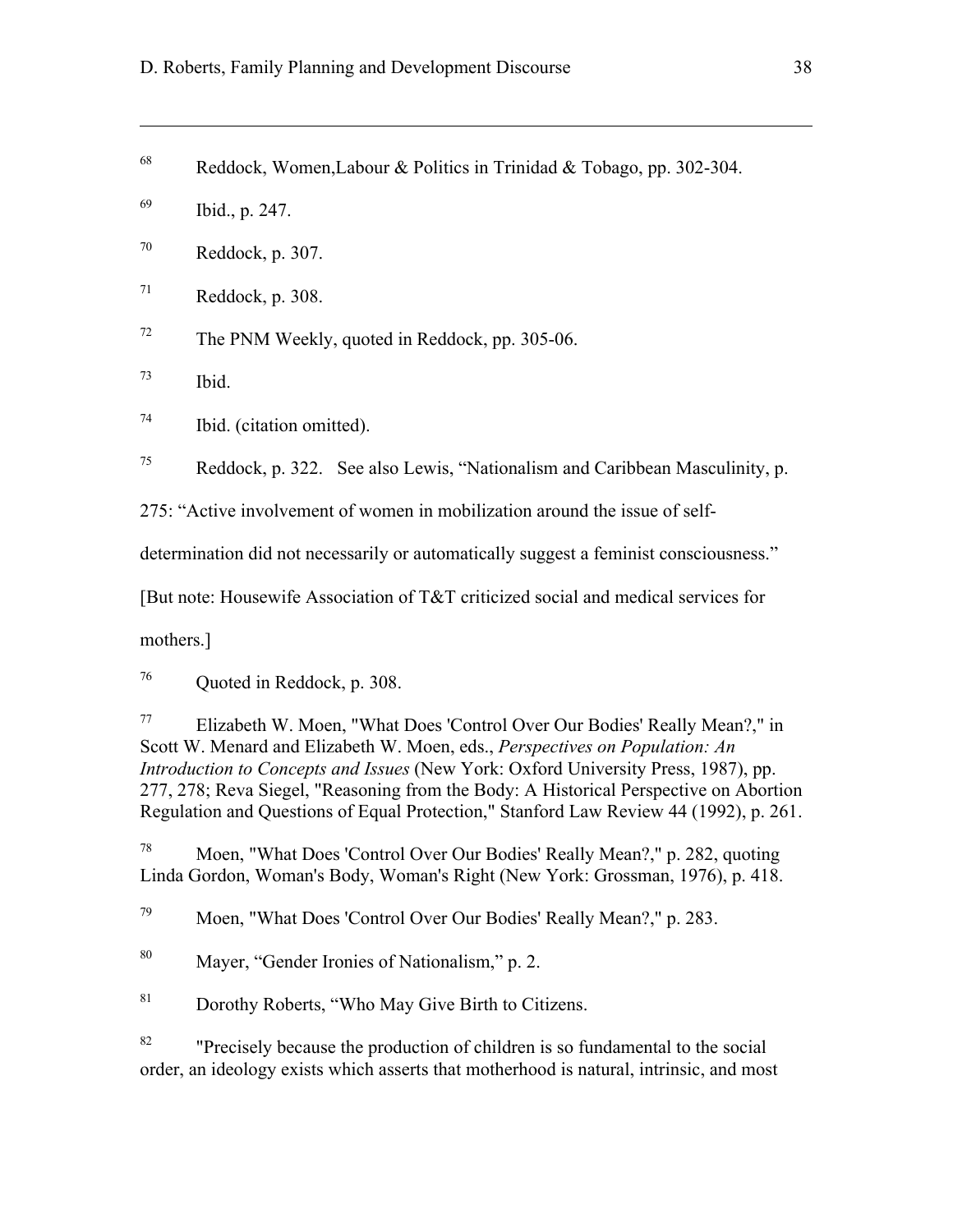$\overline{a}$ 

important, voluntary." Kristen Luker, "Review, Of Women Born," American Journal of Sociology 83 (1978), p. 1561 (emphasis deleted).

Many scholars attribute gender inequality in development programs to the sexual division of labor and the attendant belief that women's role is naturally confined to the domestic sphere. See Martha Alter Chen, *A Quiet Revolution: Women in Transition in Rural Bangladesh* (Cambridge, MA: Schenkman Publishing Co., 1983); Eleanor Leacock & Helen I. Safa, eds., Women's Work: Development and the Division of Labor by Gender (1986); Barbara Rogers, *The Domestication of Women: Discrimination in Developing Societies* (London: Tavistock, 1980). Development programs often shortchange women in the distribution of benefits by viewing them as dependent on male wage earners while devaluing the labor that they perform. As Martha Chen observes in her study of rural women in Bangladesh, "so long as policymakers make the artificial distinction between the farm and the household, between paid work and unpaid work, between productive and domestic work, women will continue to be overlooked."<sup>82</sup> Chen, *A Quiet Revolution*, p, 220.

<sup>83</sup> Nira Yuval-Davis, *Gender and Nation* 22 (London: Sage, 1997).

<sup>84</sup> Julie Mostov, "Sexing the Nation/Desexing the Body," in Mayer, *Gender Ironies of Nationalism*, pp. 89, 98-99.

<sup>85</sup> Rebecca Cook characterizes official disregard of women's reproductive health and freedom as a violation of international human rights law: "Fertile women are coerced by governments to use their reproductive capacities to serve population agendas. State policies to boost population size by withholding means to limit pregnancy, and state policies to limit population growth by denying women the opportunity to realize their own desired family size, warrant no less attention than has been given to state policies to acquire peoples for their aggrandizement, or to eliminate unwanted populations." Rebecca J. Cook, "International Protection of Women's Reproductive Rights," *New York University Journal of International Law and Politics* 24 (1992), pp. 645, 655.

<sup>86</sup> Vina Mazumdar, "Fertility Policy in India," in Scott W. Menard and Elizabeth W. Moen, eds., *Perspectives on Population: An Introduction to Concepts and Issues* (New York: Oxford University Press, 1987), pp. 259, 267.

<sup>87</sup> William A. Darity & Castellano B. Turner, "Family Planning, Race" Consciousness, and the Fear of Race Genocide," *American Journal of Public Health* 62 (1972), p.1454; William A. Darity & Castellano B. Turner, "Fears of Genocide Among Black Americans as Related to Age, Sex, and Religion," *American Journal of Public Health* 63 (1973), p. 1029.

<sup>88</sup> Daniel J. Kevles, *In the Name of Eugenics: Genetics and the Uses of Human Heredity* (New York: Knopf, 1985), p. 118.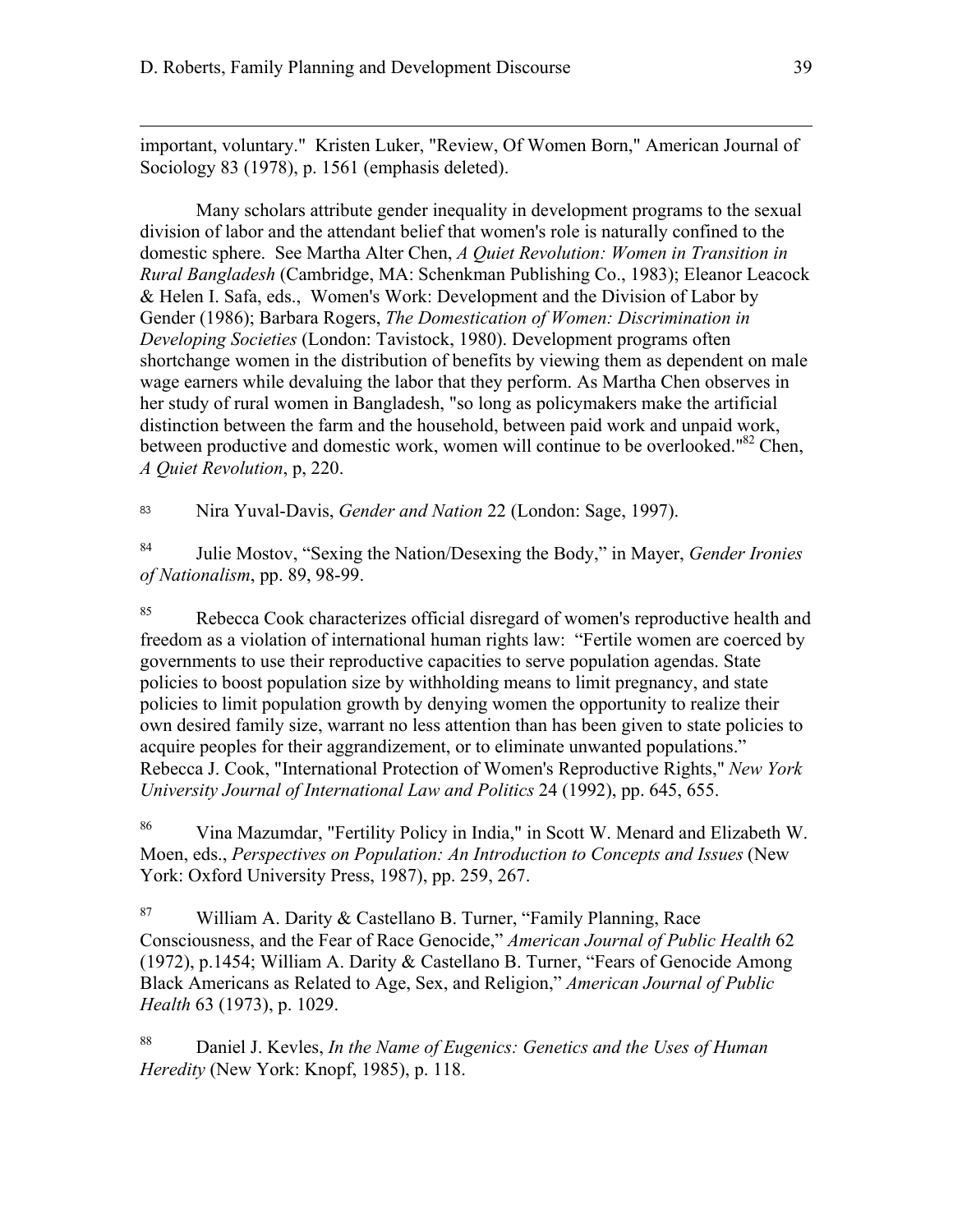<sup>89</sup> Toni Cade, The Pill: Genocide or Liberation, Onyx Magazine (August 1969), reprinted in Toni Cade, ed., The Black Woman: An Anthology (NY: Mentor, 1970), p. 162.

 $^{90}$  Ibid., p. 163.

<sup>91</sup> David Achanfuo Yeboah, "Strategies Adopted by Caribbean Family Planning Associations to Address Declining International Funding," *International Family Planning Perspectives* 28:2 (June 2002), available at www.guttmacher.org/pubs/journals/2812202.html.

 $\frac{92}{92}$  Feminists have argued that women's participation in development will not improve women's status if the very definition of development incorporates patriarchal ideologies. As Lucille Mathurin Mair, secretary-gender of the 1980 Mid-Decade Conference in Copenhagen, observed, "'Women in Development' became the Decade's overnight catchphrase, a seductive one, which for a time, at least, could evade the question of what kind of development women were to be drawn into." Quoted in Irene Tinker, "The Making of a Field: Advocates, Practitioners, and Scholars," in Irene Tinker, ed., Persistent Inequalities: Women and World Development (New York: Oxford University Press, 1990), pp. 27, 31. See also Charlotte Bunch & Roxanna Carrillo, "Feminist Perspectives on Women in Development," in Irene Tinker, ed., Persistent Inequalities: Women and World Development (New York: Oxford University Press, 1990), p. 70 (distinguishing between two major forces in the women's movement, women in development and global feminism, that had begun to converge by the 1985 End of the Decade World Conference on Women in Nairobi).

<sup>93</sup> Ann McClintock, *Imperial Leather* (emphasis added).

<sup>94</sup> Maxine Molyneux, "Mobilization without Emancipation? Women's Interests, The State, and Revolution in Nicaragua," Feminist Studies 11 (1985), p. 227.

 $^{95}$  Ibid. at 229.

<sup>96</sup> Molyneux, "Mobilization without Emancipation?," p, 243.

<sup>97</sup> U.N. ESCOR, Commission on the Status of Women, *Report of the Special Rapporteur: Study on the Interrelationship of the Status of Women and Family Planning*, 25th Sess. \$ 31, U.S. Doc. E/CN.6/575/Rev.1 (1973).

<sup>98</sup> Henry, "Jobs, Gender, and Development Strategy," p, 181.

<sup>99</sup> Molyneux, "Mobilization without Emancipation?," p, 251.

<sup>100</sup> Andrews, "Trinidad and Tobago," p. 82.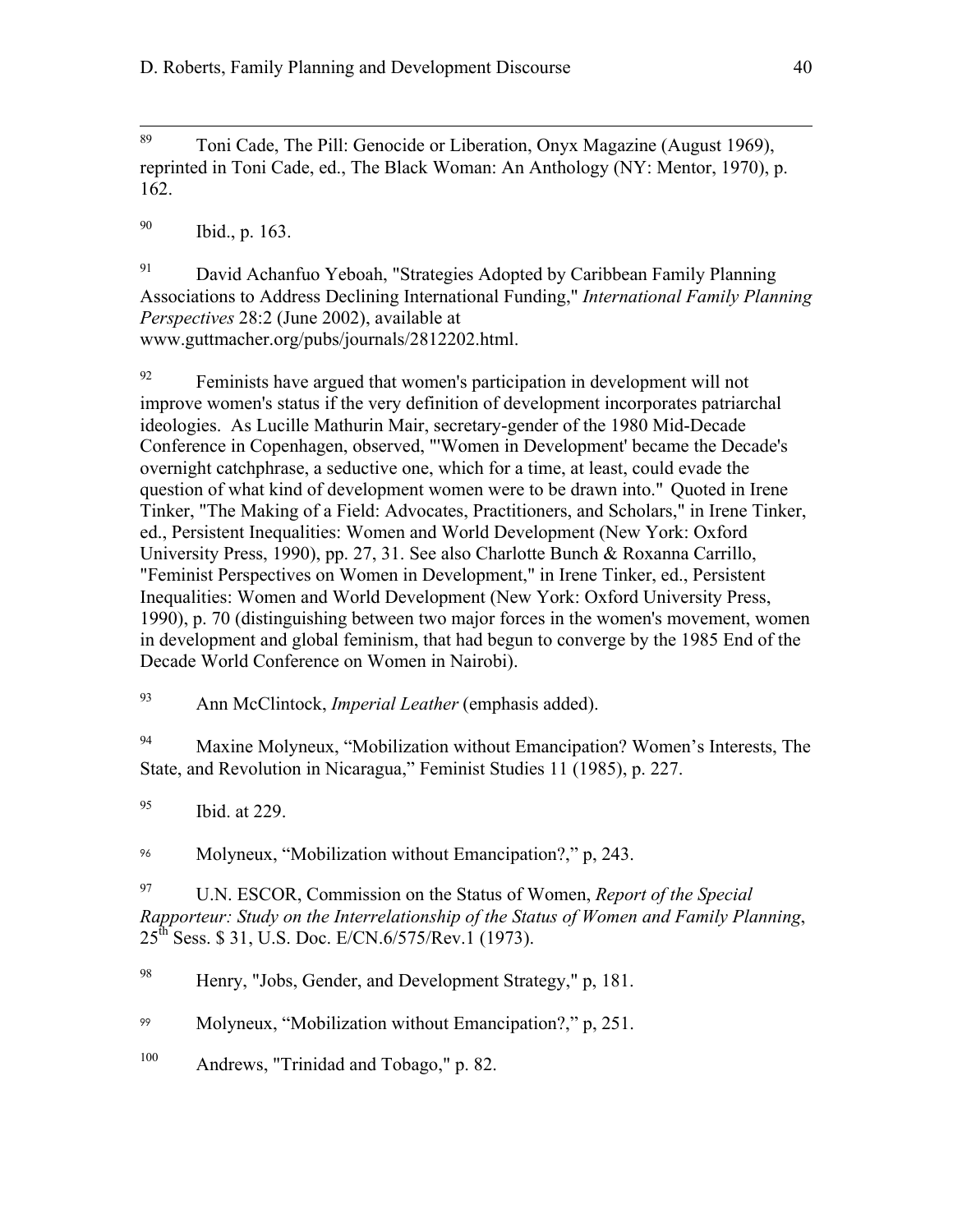<sup>101</sup> Segal, *Politics and Population in the Caribbean*, p. 67. [Eriksen, Ethnicity Versus Nationalism, 28 Journal of Peace Research 263 (1991); Munasinghe, Callaloo or Tossed Salad]

<sup>102</sup> See, for example, Angela Davis, "Racism, Birth Control, and Reproductive Rights, in Marlene Gerber Fried, ed., *From Abortion to Reproductive Freedom: Transforming a Movement* (Boston: South End Press, 1990), p. 15.

<sup>103</sup> White, "Nationalism and Feminism in the Black Atlantic," p. 234. See also **Kumari Jayawardena, Feminism and Nationalism in the Third World (1986).**

Similarly, the feminist approach to development demanded not only inclusion in development, but a redefinition of development that addresses issues of women's equality, such as domestic violence and reproductive rights, in relation to economics. Marie Angelique Savane of AAWORD (Association of African Women for Research and Development) wrote: "…[I]t is possible not only to introduce feminism into the development process but even more critical to render development more feminist. It is clear that the subordination of women emerges out of a dialectical relationship between culture, the economy and politics. Because of this fundamental reality we cannot separate feminism from development or vice versa." Marie-Angelique Savane, "Feminizing Development: A Perspective," *Development* 4 (1984), pp. 1, 3. **[check cite]**

<sup>104</sup> Quoted in Loretta J. Ross, " African –American Women and Abortion: 1800- 1970, in Stanlie M. James & Abena P.A. Busia, eds., *Theorizing Black Feminisms: The Visionary Pragmatism of Black Women* (London: Routledge, 1993), pp.141, 156.

<sup>105</sup> Dylis MacDonald. **[Other sources]**

<sup>106</sup> Katherine T. Bartlett, "Feminist Legal Methods," *Harvard Law Review* 103 (1990), pp. 829, 856.

<sup>107</sup> Cook, "International Protection of Women's Reproductive Rights," p. 674.

<sup>108</sup> Leslie K. Dwyer, "Spectacular Sexuality: Nationalism, Development and the Politics of Family Planning in Indonesia," in Mayer, *Gender Ironies of Nationalism*, pp. 25, 28.

<sup>109</sup> Ibid. at 43.

# **Kumari Jayawardena, Feminism and Nationalism in the Third World (1986).**

<sup>110</sup> Of course, many of the women who participated in the creation and early implementation of the national family planning program are still alive and could be interviewed.